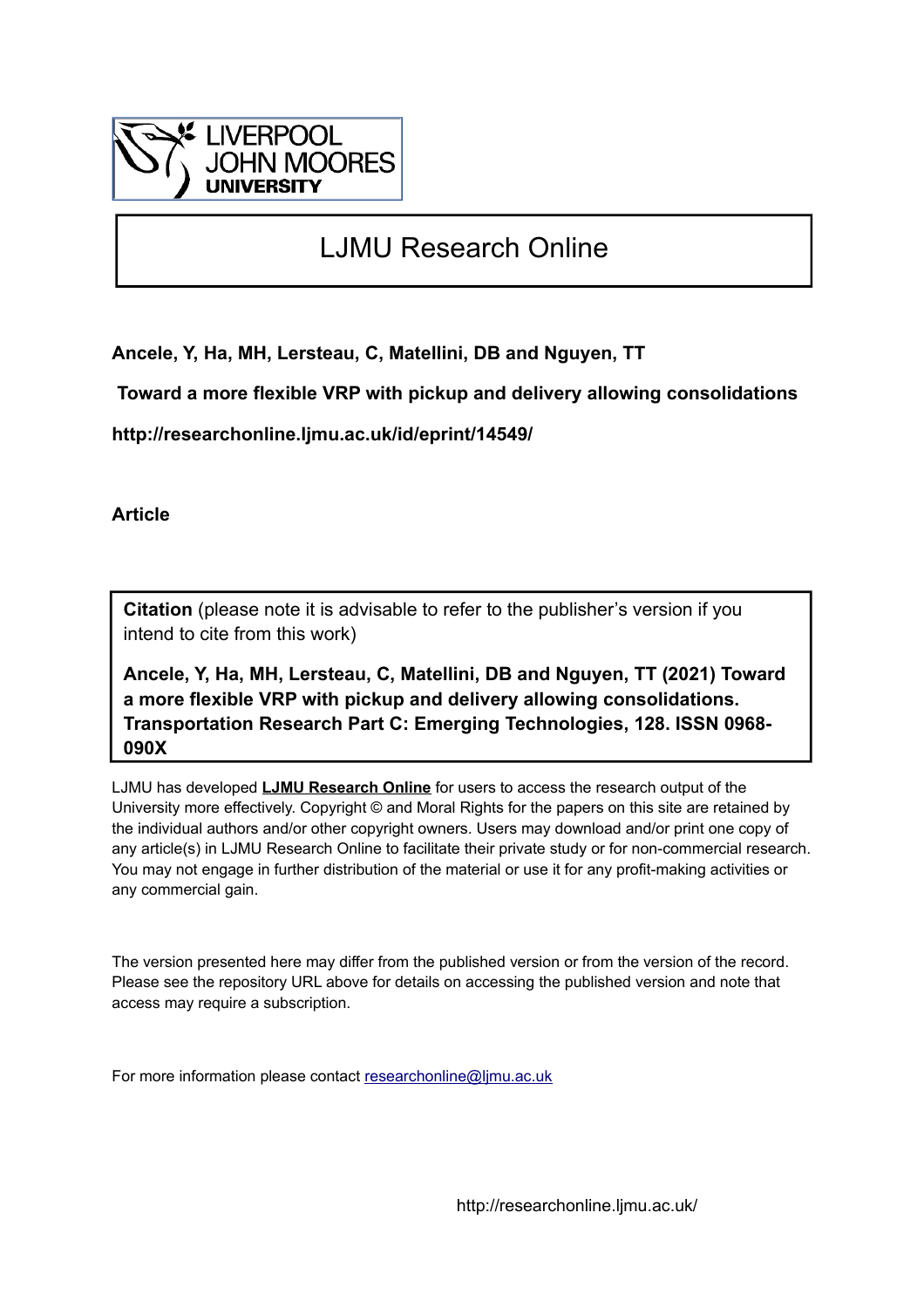

# LJMU Research Online

**Ancele, Y, Ha, MH, Lersteau, C, Matellini, B and Nguyen, T**

 **Toward a more flexible VRP with pickup and delivery allowing consolidations**

**http://researchonline.ljmu.ac.uk/id/eprint/14549/**

**Article**

**Citation** (please note it is advisable to refer to the publisher's version if you intend to cite from this work)

**Ancele, Y, Ha, MH, Lersteau, C, Matellini, B and Nguyen, T Toward a more flexible VRP with pickup and delivery allowing consolidations. Transportation Research Part C: Emerging Technologies. ISSN 0968-090X (Accepted)**

LJMU has developed **[LJMU Research Online](http://researchonline.ljmu.ac.uk/)** for users to access the research output of the University more effectively. Copyright © and Moral Rights for the papers on this site are retained by the individual authors and/or other copyright owners. Users may download and/or print one copy of any article(s) in LJMU Research Online to facilitate their private study or for non-commercial research. You may not engage in further distribution of the material or use it for any profit-making activities or any commercial gain.

The version presented here may differ from the published version or from the version of the record. Please see the repository URL above for details on accessing the published version and note that access may require a subscription.

For more information please contact [researchonline@ljmu.ac.uk](mailto:researchonline@ljmu.ac.uk)

http://researchonline.ljmu.ac.uk/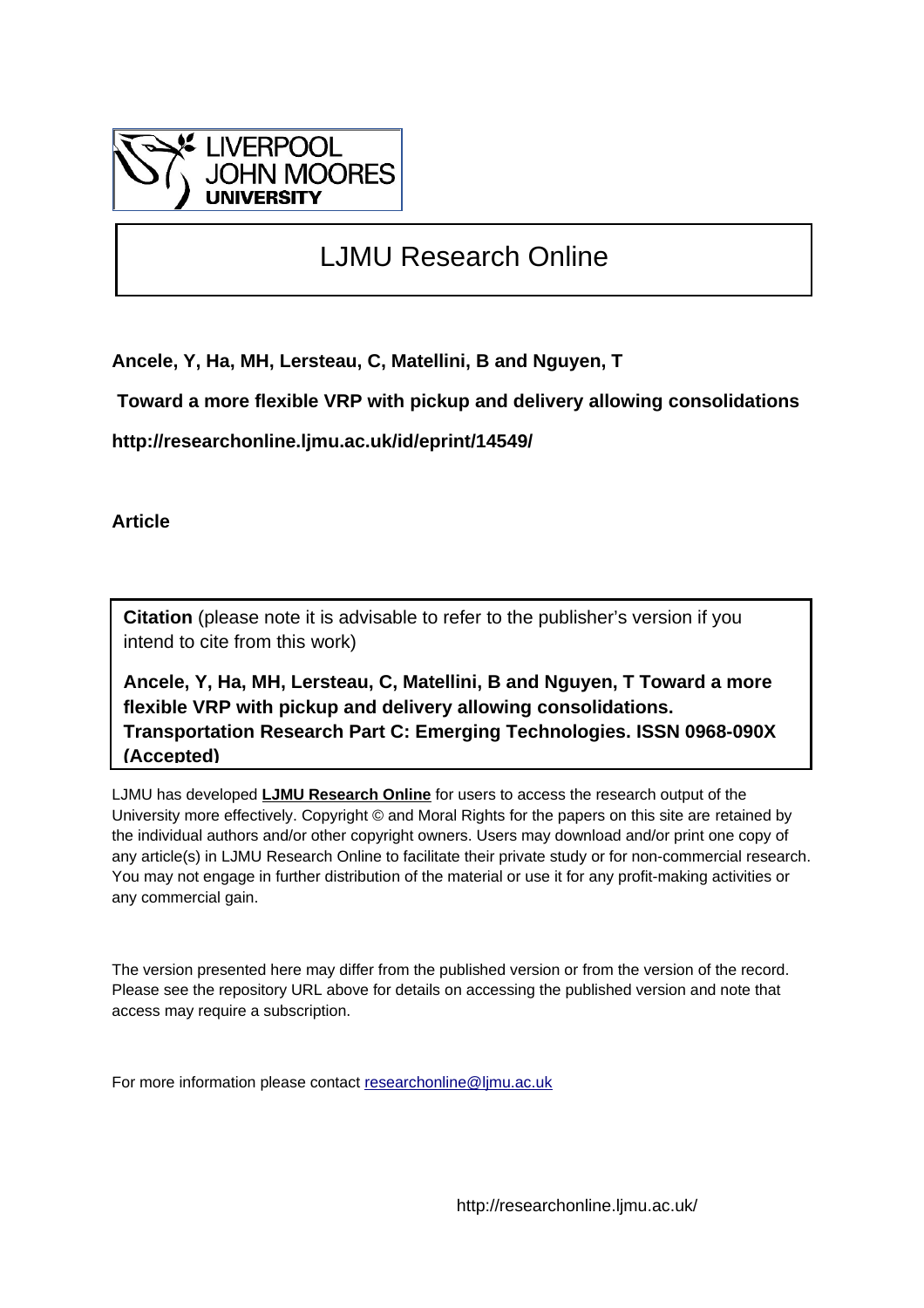## Toward a more flexible VRP with pickup and delivery allowing consolidations

Yannis Ancele<sup>a</sup>, Minh Hoàng Hà<sup>b</sup>, Charly Lersteau<sup>a</sup>, Dante Ben Matellini<sup>a</sup>, Trung Thanh Nguyen<sup>a,\*</sup>

<sup>a</sup>Liverpool Logistics, Offshore and Marine (LOOM) Research Institute Liverpool John Moores University, UK  $b$ <sup>b</sup>ORLab, University of Engineering and Technology, Vietnam National University

## Abstract

One important requirement of modern supply chain management is the frequent exchange of containers via multiple cross-docks which requires spatial and time synchronisations between different types of vehicle. Moreover, as collaborations in logistics between several companies become popular, more flexible and extended models must be solved to consider the different needs of the companies. This is of high importance in a new logistics concept, the Physical Internet, which is expected to considerably improve the way logistics are handled in the current supply chain management.

To optimise the aforementioned requirements, a rich vehicle routing problem with pickup and delivery including numerous attributes is modelled and solved. A mathematical formulation is proposed and implemented in CPLEX to solve the problem. Given the complexity of the problem, solving large instances with exact methods is very time-consuming. Therefore, a multi-threaded meta-heuristic based on Simulated Annealing is developed. A set of new operators coupled with a restart strategy and memory are developed to help improve the performance.

Computational results on a generated data-set showed that the proposed meta-heuristic is superior to the CPLEX solver in terms of solvability and computational time. The proposed meta-heuristic was also compared with the best-known results by current state-of-the-art methods on a classical benchmark on pickup and delivery problems with time windows (with up to 200 customers). The experimental results showed that the proposed method was able to match the best-known results in many of these large scale instances.

Keywords: Vehicle Routing Problem, Pickup and Delivery, Cross-docks, Simulated Annealing, Mixed-Integer Linear Programming, Physical Internet

## 1. Introduction

As companies seek efficiency and sustainability, optimising the Supply Chain Management (SCM) becomes challenging. During the last decades, many researchers have been developing optimisation and approximation algorithms for vehicle routing problems. The Vehicle Routing Problem (VRP) is a combinatorial optimisation problem that was proposed in the late 1950s and it is still one of the most studied problems in the field of operations research. The great interest in the VRP is due to its practical importance, as well as the difficulty of solving it. The objective of the classical VRP is to deliver a set of customers with known demands on minimum-cost routes originating and terminating at the same depot. The VRP was introduced by Dantzig and Ramser in 1959 [\[1\]](#page-22-0). The

<sup>∗</sup>Corresponding author

Email addresses: yannis.ancele@gmail.com (Yannis Ancele), T.T.Nguyen@ljmu.ac.uk (Trung Thanh Nguyen)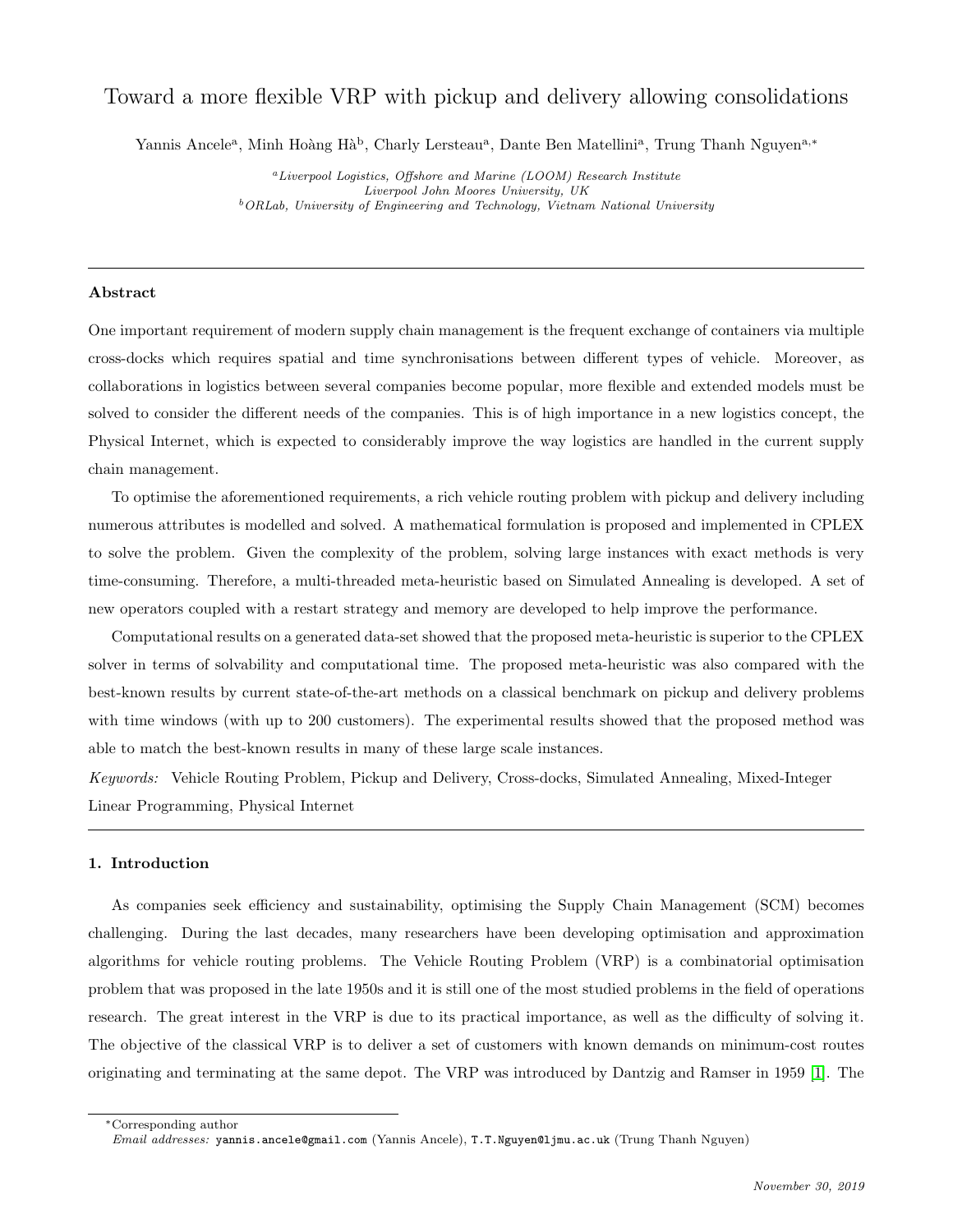Pickup and Delivery Problem (PDP) is a generalisation of the VRP which is about finding optimal routes to satisfy transportation requests. Each request requires both pickup and delivery with precedence constraints. The VRP with cross-dock is also a variant of the classical VRP which contains spatial and load synchronisation constraints. These cross-dock facilities allow products to be transferred and processed. A cross-dock can be considered as a consolidation facility which has short-term storage. The principle of such a system is to unload and sort incoming containers, then to load the outgoing ones on vehicles. This approach differs from the direct-shipping of products in which intermediate trans-shipment points are not solicited. As studies are carried out, emerging methodologies such as cross-docking are being proven to be more suitable for a sustainable SCM.

The Physical Internet  $(PI-\pi)$  is another example of emerging methodologies. The idea behind this concept is to mimic the Digital Internet (DI) into a physical one [\[2\]](#page-22-1). The Physical Internet interconnects logistics systems and networks by using a set of world-standard modular containers, interfaces and protocols [\[3\]](#page-22-2). Basically, these PI-containers are routed through PI facilities called PI-hubs (which are cross-docks adapted to the PI). Readers can refer to this paper [\[4\]](#page-22-3) to get more details about PI-hubs and their similarities with cross-docks. In this paper, PI-hubs facilities have been modelled with cross-docks characteristics found in the VRP literature. The PI has already been applied to a few real cases [\[4\]](#page-22-3). Also, technical papers which specify various PI-object aspects can be found in the literature [\[5\]](#page-23-0). In the end, it is said that this concept could also be applied to human mobility [\[6\]](#page-23-1). Just like the PI, City Logistics (CL) is another research area which focuses on the transportation improvement. CL and PI have similarities which allow them to work alongside. One of the first works about their compatibility was done in [\[6\]](#page-23-1). In this paper, it is explained that the CL provides the final building blocks for the PI to be complete with regards to transportation in cities.

All those areas have been mostly studied independently, however, technologies like the Internet of Things emphasis the need to interconnect systems in order to work together. Few papers like [\[7\]](#page-23-2) attempt to unify and solve numerous problems with a single general solution. This kind of unification eases the choice of a solution algorithm from the literature given a particular problem. As problems with cross-docking or even like the PI are given more interest, companies will need to face optimisation problems like the VRP. Therefore, this research aims to solve a rich VRP with pickup and delivery including several attributes at once to fill the gap in the literature. To tackle this problem, a linear programming model is first introduced and solved with CPLEX for comparison purposes on small instances. Then a multi-Threaded Simulated Annealing with Memory (TSAM) algorithm is proposed to handle real-world size instances. Commonly, the VRP assumes a homogeneous fleet of vehicles to serve a set of customers requiring delivery and pickup services with time windows. Sometimes different attributes are considered alongside another one or two. However, in many practical situations, companies need to consider numerous attributes of the VRP at once. Therefore, this paper extends the classical VRP and makes two major contributions. (1) A new model gathering several VRP attributes which are of most important as logistics evolve. The model handles multiple cross-docks in a new and more flexible way while the other attributes have been gathered and combined from the literature. (2) An algorithm with new operators which include generic features as well as problem specificities.

Simulated Annealing (SA) algorithms have been successfully used to solve combinatorial problems such as the VRP. Moreover, SA tested on our selected reference benchmark in [\[8\]](#page-23-3) yielded good performance for instances containing 100 and 200 customers. Consequently, proposing a new SA to solve this problem and comparing it with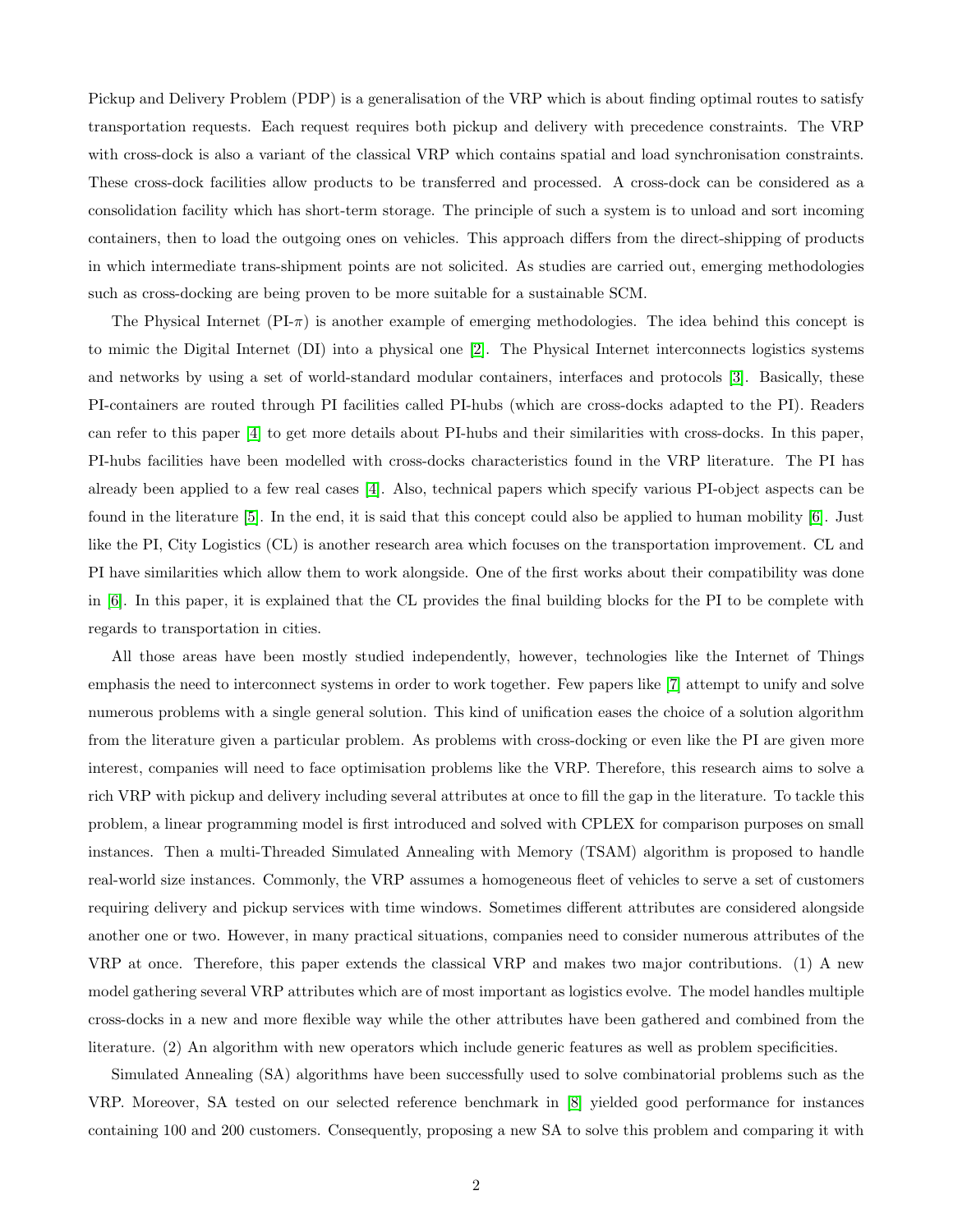CPLEX and best-known results on large instances from [\[9\]](#page-23-4) is the adopted methodology in this paper. Researchers, however, can easily integrate any other global search algorithms of their choice with the features described in this paper to handle the proposed model or a variation of it.

The remainder of this paper is organised as follows. Section [2](#page-4-0) gives a literature review of different aspects of the problem tackled while section [3](#page-6-0) presents a mathematical formulation. Section [4](#page-11-0) explains the proposed algorithm to solve the VRP. Section [5](#page-16-0) shows a comparative analysis of the meta-heuristic and CPLEX results. The efficiency of the algorithm on a benchmark is also discussed. Finally, section [6](#page-22-4) concludes the paper by explaining the contribution and presenting future research directions.

#### <span id="page-4-0"></span>2. Literature review

In terms of methodologies used in this paper, a fundamental building block to optimise transportation logistics, such as PI, is the PDP. Therefore, the most important and relevant attributes of this problem are described below.

In operational research, it is a central problem for logistics as it gives a solution to the transportation process. To help grasp the relevant models and methodologies, numerous reviews can be found such as the work of Silva and Zuluaga [\[10\]](#page-23-5). They not only presented a classification of the different attributes of the problem but also provided insights on modelling and solution techniques. When a combination of multiple constraints is being solved, the problem can be categorised as a rich VRP. Caceres-Cruz et al. [\[11\]](#page-23-6) gave a survey on the rich VRP by summarising problem combinations, constraint definitions and different approaches. Lahyani et al. [\[12\]](#page-23-7) also worked on the rich VRP by providing a comprehensive and relevant taxonomy alongside its definition. As real-live applications require an increasing number of attributes to be considered simultaneously, researchers tend to design generalpurpose solvers. Vidal et al. [\[7\]](#page-23-2) developed a unified solution framework to tackle a multi-attribute VRP. They demonstrated that such a general method can be efficient for this class of problem. Another attempt to solve a rich VRP with a unified heuristic can be found in [\[13\]](#page-23-8). A pickup and delivery model was provided with a robust and self-calibrating framework to solve it.

Different classes of problems arise for the PDP, two of them are simultaneous and mixed PDP. In the simultaneous PDP, pickups and deliveries can be made at the same time. Originally, this variant considers a homogeneous fleet of vehicles to satisfy the customer demands. However, nowadays, there are different types of vehicles available to be used. Wang et al. [\[14\]](#page-23-9) addressed the VRP in which customers require simultaneous pickup and delivery of goods during specific time windows. They used a parallel Simulated Annealing algorithm to efficiently solve this variant. This problem was also solved in [\[15\]](#page-23-10) with an adaptive memory framework that generates high-quality solutions by collecting and combining promising solution features. In the mixed PDP, pickups and deliveries can occur in any order on a vehicle route. Wassan and Nagy [\[16\]](#page-23-11) presented a taxonomy of different problem versions including mixed pickup and delivery. They focused on the back-hauling aspect of the PDP while providing a review of solution methodologies and highlighting issues in the literature. Rich solution frameworks like in [\[7\]](#page-23-2) also consider this attribute. However, this variant seems to suffer from a lack of published papers even though it has immense practical applicability within logistics.

A commonly used attribute for the VRP is time windows, as shown in [\[17\]](#page-24-0), it requires that the delivery is made within a specific time window given by the customers. Two categories can be defined: soft time windows which can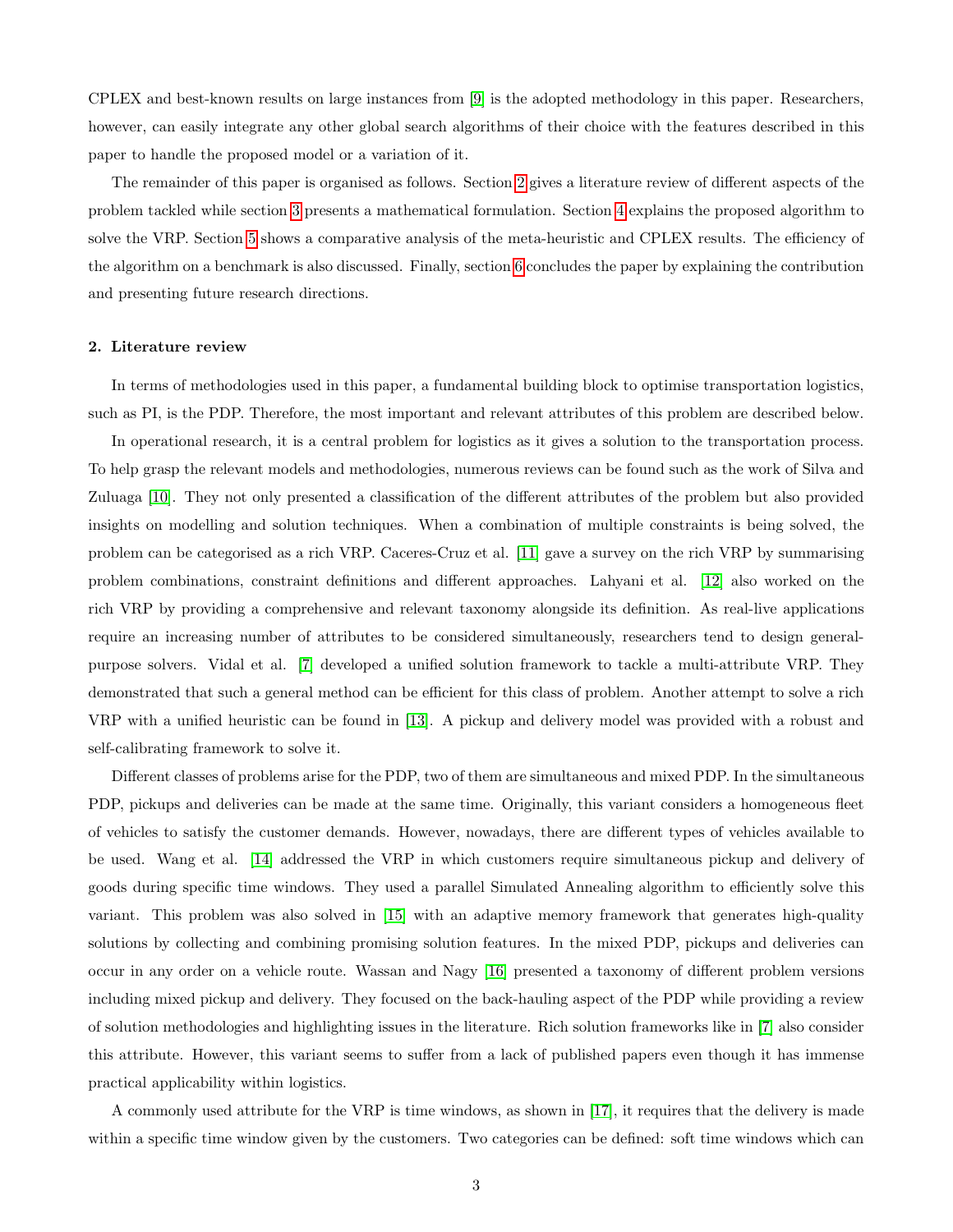be violated while inducing a penalty cost and hard time windows which cannot. Cordeau et al. [\[18\]](#page-24-1) wrote a survey in which they presented approximation methods and optimal approaches to tackle this variant.

Compatibility or site-dependency constraints can also be added on a VRP model. As shown in [\[19\]](#page-24-2), this refers to the situation in which a customer must be served from a specific depot, by a specific vehicle or a specific driver. For instance, goods demanded by a customer might require vehicles with special equipment for loading and unloading. Access restrictions regarding the vehicle type can apply in a given area or city. The work of Desrochers et al. [\[20\]](#page-24-3) also covered this attribute.

Companies that have several depots can solve the multi-depot VRP to satisfy all its customers. In this variant, vehicles can be located at different depots while customers can be assigned to different depots. Montoya-Torres [\[21\]](#page-24-4) reviewed the state-of-the-art on this variant by considering relevant papers since 1988. They studied several variants and provided a classification for solution approaches dealing with single or multiple objectives. Nagy and Salhi [\[22\]](#page-24-5) also studied this variant while avoiding the common assumption that pickups and deliveries must be completed in two different stages.

It has been demonstrated that cross-docking strategy plays an important role in goods distribution. In their PDP and VRP with cross-dock models, Nikolopoulou et al. [\[23\]](#page-24-6) gave a comparison of direct-shipping and cross-docking strategies. They developed a local-search optimisation framework and tested on existing and new benchmark data-sets. It was concluded that depending on the environment and constraints, a cross-docking strategy can outperform the direct-shipping. However, in some cases direct-shipping can still be relevant, this could mean that hybrid methods are necessary. As cross-docking strategies become common, scheduling and door assignment are being solved simultaneously with cross-dock constraints. Enderer et al. [\[24\]](#page-24-7) proposed two formulations of the problem and compared computational results. They showed that integrated solution approaches can lead to significant savings in costs. Cross-docking might create situations in which vehicles have to wait for empty doors or even products to arrive. Dondo and Cerd´a [\[25\]](#page-24-8) considered this constraint by introducing a mixed-integer linear programming formulation. They also used an integrated solution approach in which the dock door assignment and the truck scheduling at the cross-dock are simultaneously decided. Miao et al. [\[26\]](#page-24-9) studied the multiple crossdocks where penalty values are added when the time windows are not met. They proved the NP-hard difficulty of the multiple cross-docks problems and therefore designed a hybrid method to solve the problem compared with CPLEX. Although the interest for cross-docking is increasing, only very few papers considered multiple crossdocks constraints. Maknoon and Laporte's paper [\[27\]](#page-24-10) is one of them, they proposed a mathematical formulation of the problem in which requests have to pass through at least one cross-dock. The efficiency of their proposed adaptive large neighbourhood search heuristic was demonstrated with a comparison with CPLEX. However, their model using heterogeneous vehicles which must start and end their routes at the same assigned cross-dock is not entirely compatible with PI constraints. Their transportation process is divided into two separate shifts (pickup and delivery) which cannot model a mixed pickup and delivery.

In some situations, once the last customer on the route has been visited, the driver does not have to return to the depot. The driver could terminate his route at another depot or even at home. This problem was introduced by Schrage in 1981 and is called open VRP. A few papers have been devoted to this problem. Alinaghian et al. [\[28\]](#page-24-11) dealt not only with cross-docking but also with open VRP. On top of the capacity of vehicles that is not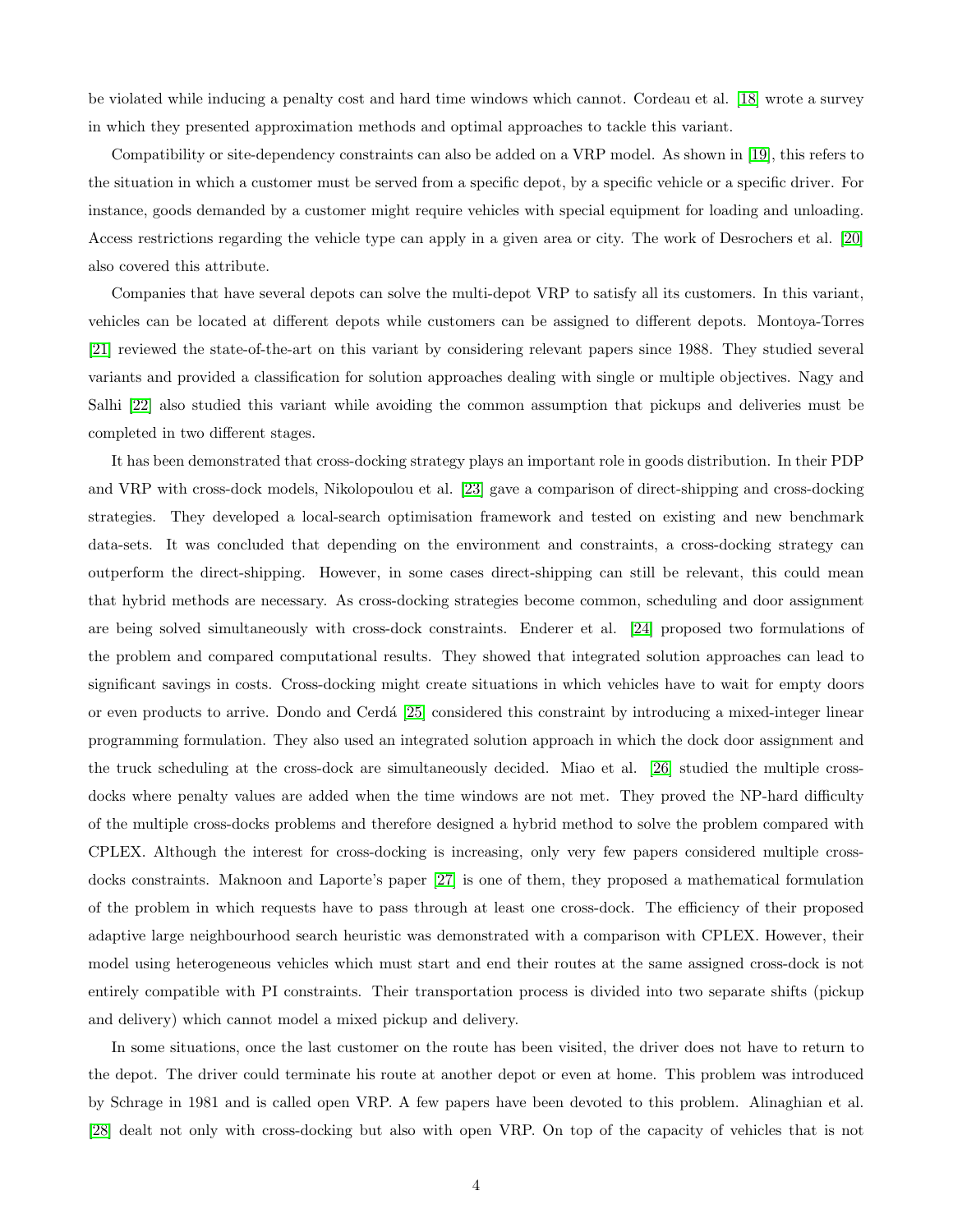completely used, some companies use rental vehicles due to the high cost of purchasing vehicles with high capacity. Therefore, the authors proposed a cross-docking and open-close VRP problem solved by a simulated annealing algorithm. Russell et al. [\[29\]](#page-25-0) showed relevant applications of the open VRP like newspaper logistics. It was explained that the independent outsourcing characteristic of these processes as independent contractors requires this type of modelling. Yu et al. [\[30\]](#page-25-1) studied and solved a capacitated homogeneous cross-docking and open VRP with a simulated annealing algorithm. They showed that their proposed method can outperform CPLEX. Atefi et al. [\[31\]](#page-25-2) also solved this variant while considering a decoupling points strategy which generalises the open VRP as multiple trucks delivery. The first truck performs part of the deliveries, then drops off the load while the second one and others continue from that point onwards. Their decoupling points strategy is similar to our model handling consolidations in a PI environment. On top of open routes, our model also allows vehicles to start and end their routes to different depots.

Although the above VRP attributes have been studied with different combinations, to the best of our knowledge, none has modelled this problem with all the above constraints. Only a few papers proposed to solve the VRP with a single cross-dock and very few solved this problem with multiple cross-docking facilities. Papers like [\[27\]](#page-24-10), [\[26\]](#page-24-9), [\[32\]](#page-25-3), [\[33\]](#page-25-4) and [\[34\]](#page-25-5) dealt with multiple cross-docks but modelled the problem differently to this paper. When considering multiple cross-docks, pickups and deliveries were often handled in a less flexible way. They were satisfied in separate stages/vehicles or could not be consolidated within several successive cross-docks before delivery. However, there are real-world problems with all the aforementioned constraints.

Our rich version of the model can arise in many practical applications and therefore contributes toward a more efficient SCM. The PI is one of such examples which uses several types of vehicle and allows load exchanges at multiple facilities to satisfy customers within time windows. Collaboration using external transportation means is another feature of the PI which must be considered. As a vehicle can belong to an external company or even a private owner, it is available for a given period and can have an open route or finish its route at a different depot. One issue cross-docking is tackling is the capacity of vehicles not being entirely used during the deliveries. Having mixed pickups and deliveries is another characteristic of our model that can improve the overall efficiency by introducing some degree of flexibility. The vehicle fulfilment could also be improved by using consolidations during deliveries. This research direction is another motivation for our model to be created and considered in a PI environment. Thus, developing models and algorithms that can deal with all these constraints is of high practical value. This paper fills this gap by solving this challenging PDP with several attributes for real-life size cases.

#### <span id="page-6-0"></span>3. Problem description and formulation

## 3.1. Context

In this work, we aim at scheduling routes of a set of vehicles to satisfy all the customer requests. The following list of realistic properties are handled: capacitated, heterogeneous, mixed pickup and delivery, multiple depots, open route, different start/end depots, multiple cross-docks, customer time windows, site-dependent. Although this work is not concerned about the scheduling at cross-dock doors, it differs from most of the work studying crossdocking as it gathers numerous VRP attributes and models them with new constraints. As stated by Sarraj et al.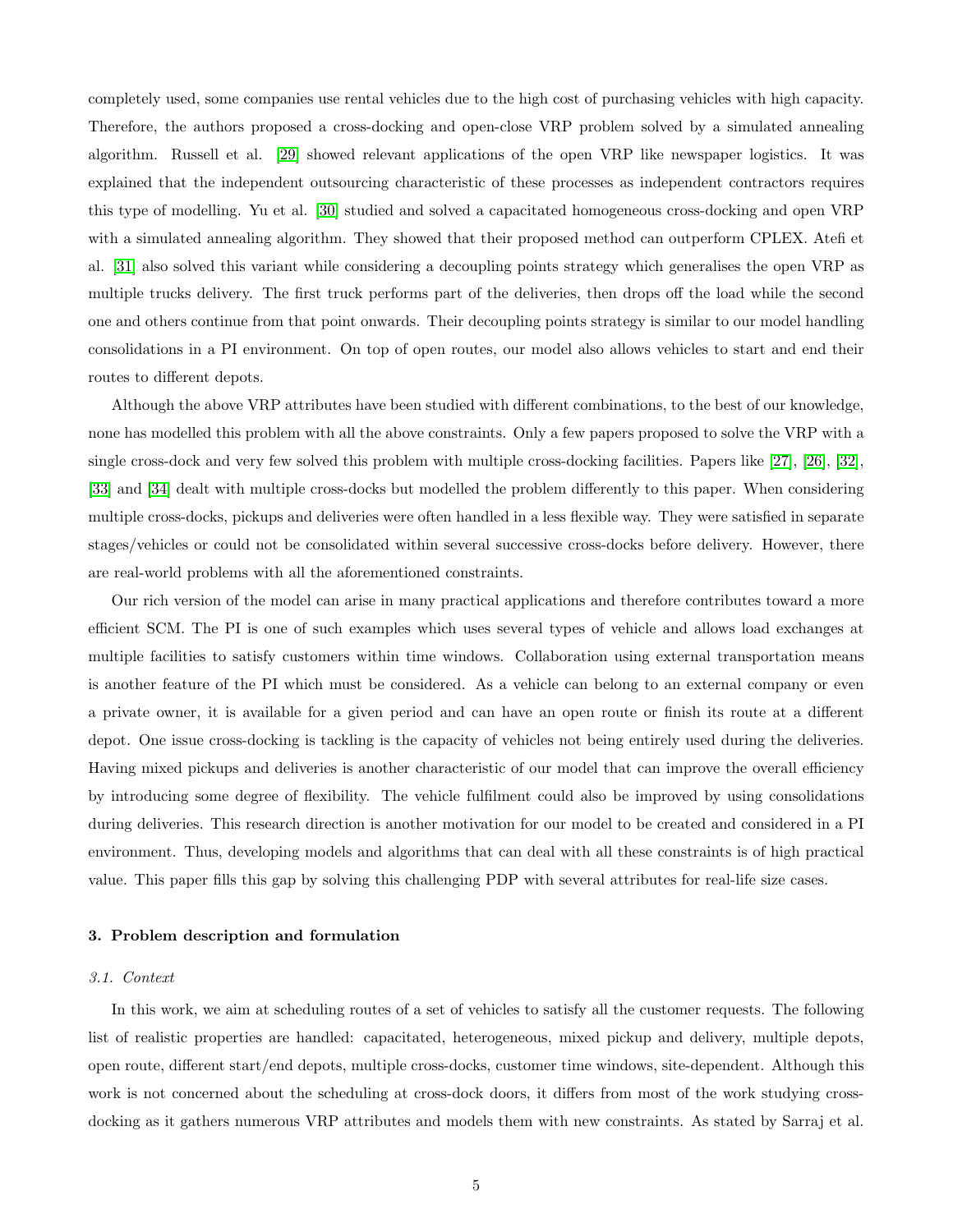[\[35\]](#page-25-6), a perceived possible drawback of the PI comes from the shift from direct-shipping to distributed transport involving containers being consolidated in several cross-docks with a possible costs increase. However, they showed that PI scenarios can result in significantly lower overall costs hence making it a profitable alternative. It is also demonstrated that by using consolidations, PI can induce a significant gain regarding transportation fulfilment rate. Many other researchers mentioned the benefit of using cross-docking. Yu et al. [\[30\]](#page-25-1) studied cross-docking while considering the cost of hiring vehicles. In [\[36\]](#page-25-7), they discussed the importance of cross-docking for efficient distribution networks as the costs of holding and handling can be lowered in warehouses. Similarly, Chen et al. [\[37\]](#page-25-8) stated that cross-docking can be an extremely efficient strategy when the inventory costs are high. While showing that cross-docking can increase the cost of vehicle used, Ahmadizar et al. [\[38\]](#page-25-9) also emphasised the efficiency of consolidation to minimise the total overall costs. Other research proved the reduction of costs due to cross-docking strategies in the SCM [\[39\]](#page-26-0). Real-world cases also support those findings [\[33\]](#page-25-4). In some scenarios, a direct-shipping strategy can still incur lower costs [\[23\]](#page-24-6). However, when P&D pairs are remotely positioned and clustered, crossdocking can reduce the cost compared to the direct-shipping. This is also the case when facing a densely connected network with a many-to-many relation between suppliers and customers. Hence the need for a flexible model capable of handling both strategies which could resemble a many-to-many problem because of standardised PI-containers and consolidation. Several simulations already demonstrated the benefit of the PI when simultaneously considering different cost related to vehicles, truck fulfilment, distance travelled, handling, storage etc. Moreover, as the PI is about collaboration by sharing resources, even if the cost of a company's fleet could increase, it has been shown that the global cost for all the companies collaborating would certainly decrease as they would share the fleet [\[5,](#page-23-0) [40\]](#page-26-1). As a consequence, our model designs a set of routes for vehicles while only considering the cost related to driving time.

In our VRP with cross-docks, a logistics organisation operates with multiple cross-dock facilities  $O$  to satisfy a set of customers C calling for transportation requests  $R$ . The problem is defined on a graph including a set of nodes  $N = C \cup O$  in which for each pair of nodes i and j, there exists an arc  $(i, j)$  of driving time  $d_{ij}$ . Each customer requests is characterised by a container, an origin and a destination given by two customers  $c_1, c_2 \in C$  where the first denotes the pickup point, and the second one denotes the delivery point. A customer request is satisfied when a vehicle picks up the container at the origin and delivers it at the destination. Cross-docks and customers require a service time  $s_i$  to handle requests. All requests are associated with their demands/loads  $q_r > 0$  and must be satisfied between a time window  $[A_i, B_i]$ . For a given request r, its pickup and delivery locations are represented by the set  $\{H_r^p, H_r^d\}$ . Each request has the flexibility to pass through one or multiple cross-docks to be consolidated with others but is not forced to visit any cross-dock if a direct shipping strategy is more efficient. Moreover, requests are not necessarily expected to arrive at the cross-dock simultaneously if an exchange is happening. The organisation uses a set of vehicles K in which each vehicle  $k \in K$  has a capacity  $Q_k$ , a type  $w_k$  and a set of assigned start and end cross-docks  $O^k = \{o_s^k, o_e^k\}$ . A single route can contain pickup as well as delivery locations but cannot include the same cross-dock more than once, except for the cross-dock depot. Each vehicle  $k$  is available within a time window  $[E^k, F^k]$  and can only visit nodes for which its type is allowed with  $z_i^{w_k}$  being equal to 1. Finally, to handle open routes, a dummy node  $o_d$  representing a cross-dock depot is introduced in the graph. It is assumed that each arc connecting the dummy cross-dock to another node of the graph has zero driving time. As a result, any vehicle k with an open route can be addressed by the model with  $o_s^k = o_e^k = o_d$ .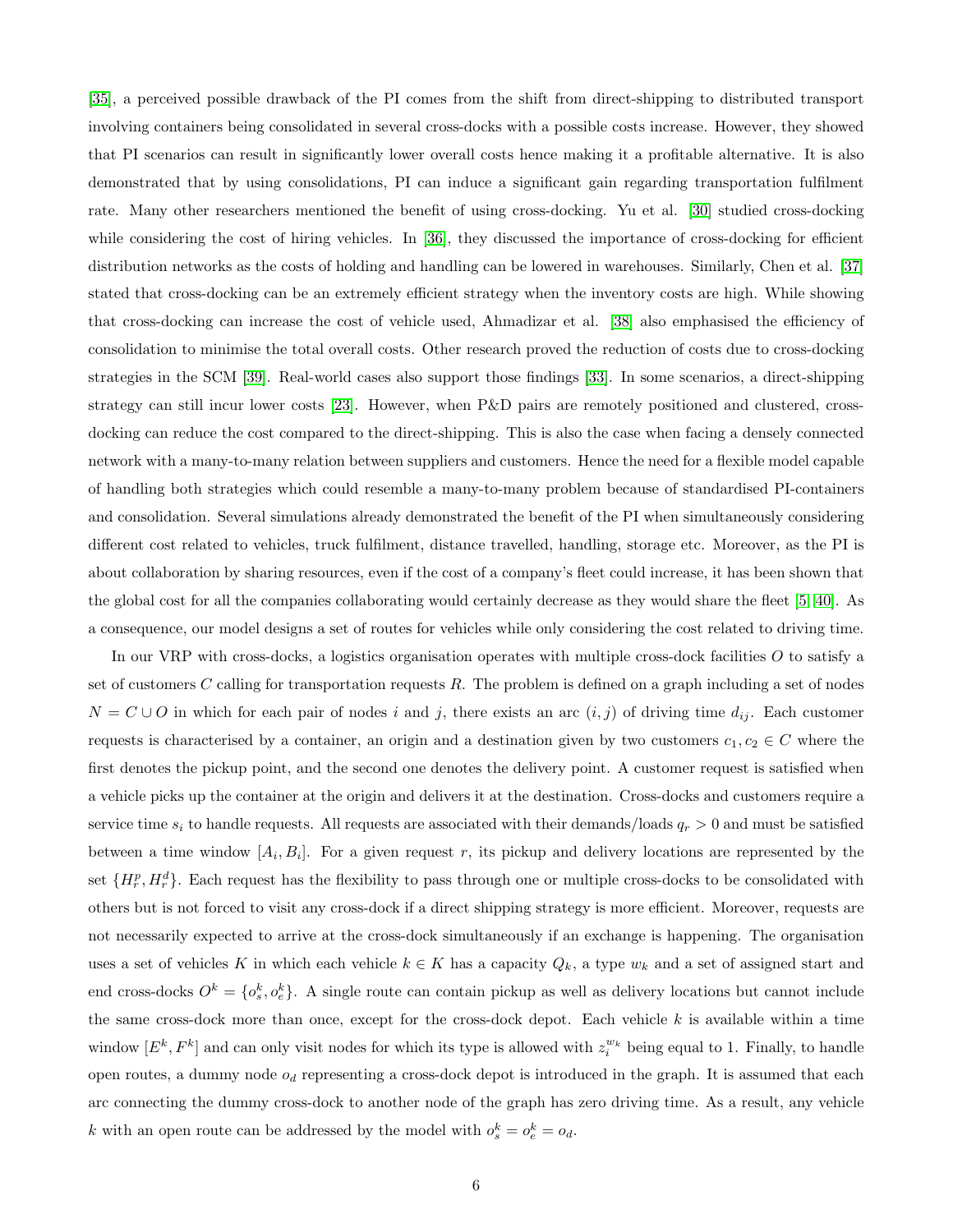<span id="page-8-0"></span>

Figure 1: VRP solution with load exchanges

Figure [1](#page-8-0) shows an example of a VRP solution which includes 4 cross-docks (squares), 10 customer locations (circles) and 4 vehicles represented with 4 small numbers in the cross-docks. Five requests call for transportation of containers from nodes 5, 7, 9, 11 and 13 to nodes 6, 8, 10, 12 and 14 respectively. In this scenario, pickup and delivery nodes are located in different cities and therefore must be done by different vehicles. Moreover, some constraints force vehicles to return to the depot within time windows. As a result, vehicles are required to transit via the cross-dock facilities to enable consolidation to share the transport work. Vehicle 1 first picks up the containers from nodes 7 and 5 to drop them to cross-dock 2. Then vehicle 2 carries these containers to cross-dock 3 where vehicle 3 picks them to deliver customers 8, 6. Customers 11 and 12 are also satisfied by vehicle 3 during its journey in which the container from customer 9 is brought to the cross-dock 3. After a wait, vehicle 2 can come back to cross-dock 2 with the container to be delivered by vehicle 1 which was waiting before visiting customers 13, 10 and 14. The model gives vehicles the flexibility to mix pickups and deliveries through several cross-docks as for customers 5, 7, 6 and 8 or to directly deliver containers as for customers 13, 14, 11 and 12. Cross-docks can be left unused if necessary as for cross-dock 4 and an alternative scenario could allow vehicle 1 to return to another depot or none after visiting customer 14.

## 3.2. Mixed-integer linear programming formulation

The decision variable y for request transportation and the Big-M formulation/method are inspired by [\[27\]](#page-24-10) as this work also considers multiple cross-docks. With  $M$  as a large constant slightly greater than the highest value of variables  $B_i$ , the model is defined as follows:

<span id="page-8-1"></span>Minimise 
$$
\sum_{k \in K} \sum_{i \in N} \sum_{j \in N} x_{ij}^k * d_{ij}
$$
 (1)

<span id="page-8-2"></span>subject to:

$$
u_j^k \le B_j \ \forall k \in K, \ \forall j \in C
$$
\n
$$
(2)
$$

<span id="page-8-3"></span>
$$
v_i^k + M\left(1 - \sum_{j \in N \setminus i} x_{ij}^k\right) \ge A_i + s_i \ \forall k \in K, \ \forall i \in C,
$$
\n
$$
(3)
$$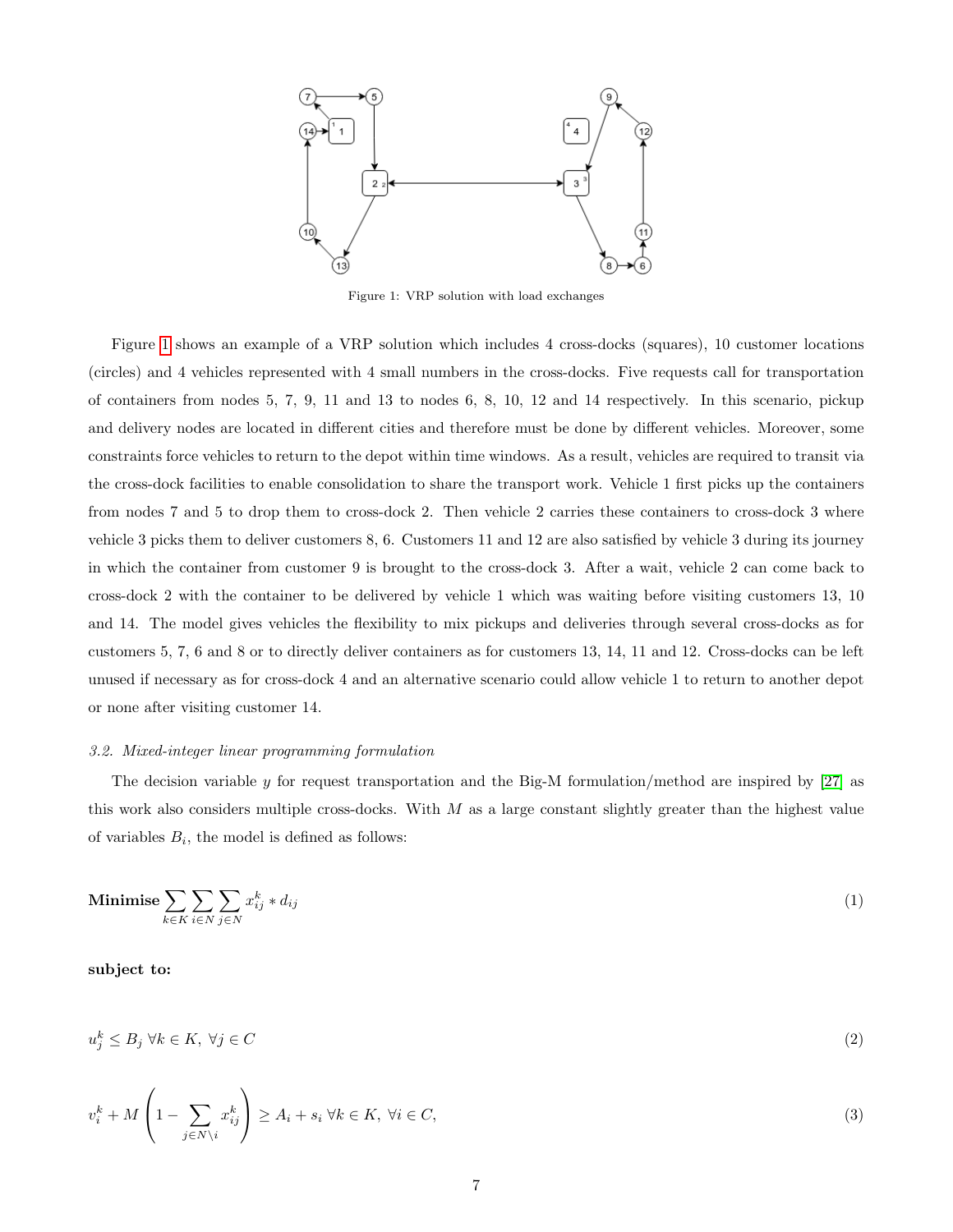<span id="page-9-0"></span>
$$
v_o^k + M\left(1 - \sum_{j \in N \setminus o} x_{oj}^k\right) \ge E^k \ \forall k \in K, \ | \ o = o_s^k \tag{4}
$$

<span id="page-9-1"></span>
$$
u_o^k - M\left(1 - \sum_{j \in N \setminus o} x_{jo}^k\right) \le F^k \ \forall k \in K, \ | \ o = o_e^k \tag{5}
$$

<span id="page-9-2"></span>
$$
\sum_{k \in K} \sum_{j \in N \setminus i} x_{ij}^k = 1 \ \forall i \in C
$$
\n
$$
(6)
$$

<span id="page-9-3"></span>
$$
\sum_{j \in N \setminus i} x_{ij}^k \le z_i^{w_k} \ \forall k \in K, \ \forall i \in N
$$
\n
$$
(7)
$$

<span id="page-9-4"></span>
$$
\sum_{i \in N} x_{ij}^k = \sum_{i \in N} x_{ji}^k \ \forall k \in K, \ \forall j \in N \backslash O^k \tag{8}
$$

<span id="page-9-5"></span>
$$
\sum_{i \in N} x_{ij}^k \le 1 \ \forall k \in K, \ \forall j \in O \tag{9}
$$

<span id="page-9-6"></span>
$$
v_i^k + d_{ij} \le u_j^k + M\left(1 - x_{ij}^k\right) \ \forall k \in K, \ \forall i, j \in N
$$
\n
$$
(10)
$$

<span id="page-9-7"></span>
$$
u_j^k + s_j * \sum_{i \in N \setminus j} x_{ij}^k \le v_j^k \ \forall k \in K, \ \forall j \in N \setminus O^k \tag{11}
$$

<span id="page-9-8"></span>
$$
\sum_{r \in R} q_r y_{rij}^k \le Q_k \ \forall i, j \in N, \ \forall k \in K
$$
\n
$$
(12)
$$

<span id="page-9-9"></span>
$$
x_{ij}^k \ge y_{rij}^k \ \forall k \in K, \ \forall r \in R, \ \forall i, j \in N
$$
\n
$$
(13)
$$

<span id="page-9-10"></span>
$$
\sum_{k \in K} \sum_{i \in N} y_{rio}^k \le 1 \,\forall r \in R, \,\forall o \in O \tag{14}
$$

<span id="page-9-11"></span>
$$
\begin{cases}\n\text{if } o_s^k = o_e^k \\
\sum_{i \in N} x_{ai}^k + \sum_{i \in N} x_{ib}^k = 2 \mid a = o_s^k, b = o_e^k \\
\text{otherwise} \\
\sum_{i \in N} x_{ai}^k = 1 \mid a = o_s^k \qquad \qquad \forall k \in K \\
\sum_{i \in N} x_{ia}^k - x_{aa}^k = 0 \mid a = o_s^k \\
\sum_{i \in N} x_{bi}^k = 0 \mid b = o_e^k \\
\sum_{i \in N} x_{ib}^k + x_{aa}^k = 1 \mid a = o_s^k, b = o_e^k\n\end{cases}
$$
\n(15)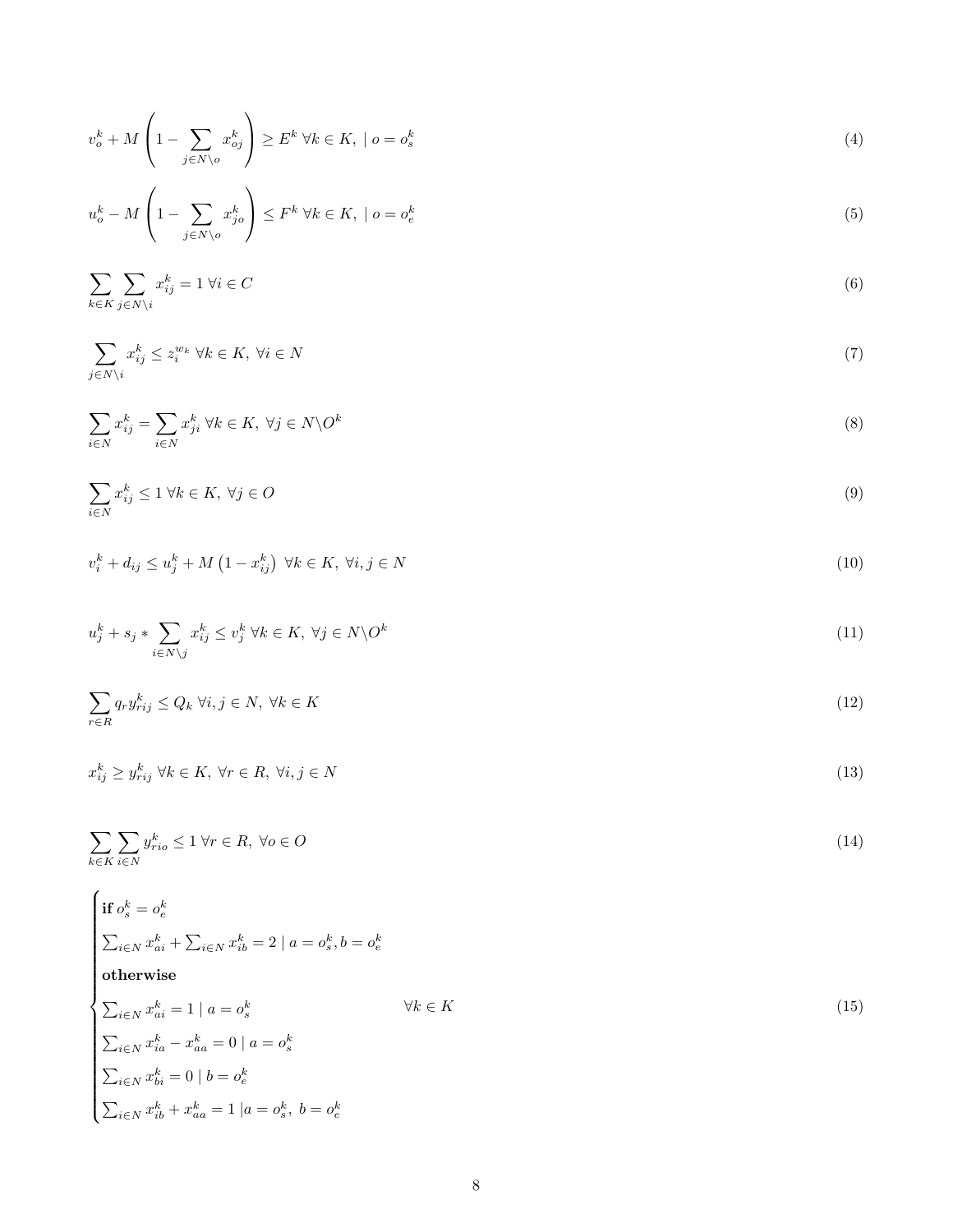<span id="page-10-1"></span>
$$
\sum_{k \in K} \sum_{j \in N} y_{raj}^k = 1 \,\forall r \in R \mid a = H_r^p \tag{16}
$$

$$
\sum_{k \in K} \sum_{j \in N} y_{rja}^k = 0 \,\forall r \in R \mid a = H_r^p \tag{17}
$$

$$
\sum_{k \in K} \sum_{j \in N} y_{rja}^k = 1 \,\forall r \in R \mid a = H_r^d \tag{18}
$$

<span id="page-10-2"></span>
$$
\sum_{k \in K} \sum_{j \in N} y_{raj}^k = 0 \,\forall r \in R \mid a = H_r^d \tag{19}
$$

<span id="page-10-3"></span>
$$
v_a^k \le u_b^k \ \forall k \in K, \ \forall r \in R \mid a = H_r^p, \ b = H_r^d \tag{20}
$$

<span id="page-10-4"></span>
$$
\sum_{i \in N} y_{ria}^k - \sum_{j \in N} y_{raj}^k = 0 \,\forall r \in R, \,\forall k \in K, \,\forall a \in C \setminus H_r \tag{21}
$$

<span id="page-10-5"></span>
$$
\sum_{k \in K} \sum_{i \in N} y_{rio}^k = \sum_{k \in K} \sum_{i \in N} y_{roi}^k \,\forall r \in R, \,\forall o \in O \backslash H_r \tag{22}
$$

<span id="page-10-6"></span>
$$
u_o^{k'} - M\left(1 - \sum_{i \in N} y_{rio}^{k'}\right) \le v_o^k + M\left(1 - \sum_{i \in N} y_{roi}^k\right) \forall r \in R, \ \forall o \in O, \ \forall k, k' \in K
$$
\n
$$
(23)
$$

<span id="page-10-7"></span>
$$
x_{ij}^k \in \{0, 1\} \ \forall i, j \in N, \ \forall k \in K \tag{24}
$$

<span id="page-10-8"></span>
$$
y_{rij}^{k} \in \{0, 1\} \ \forall r \in R, \ \forall i, j \in N, \ \forall k \in K
$$
\n
$$
(25)
$$

<span id="page-10-9"></span> $u_i^k \in \mathbb{R} \ \forall i \in N, \ \forall k \in K$ (26)

<span id="page-10-0"></span>
$$
v_i^k \in \mathbb{R} \,\forall i \in N, \,\forall k \in K \tag{27}
$$

Eq. [\(1\)](#page-8-1) is the objective considered in this paper, it is the minimisation of the total driving time of all the vehicles (without waiting times). The objective is subject to constraints [2](#page-8-2) - [27.](#page-10-0) Constraints [\(2\)](#page-8-2) and [\(3\)](#page-8-3) enforce that each customer j is available for pickup or delivery between times  $A_j$  and  $B_j$ . Similarly, constraints [\(4\)](#page-9-0) and [\(5\)](#page-9-1) enforce that each vehicle is only available between times  $E^k$  and  $F^k$ . Constraint [\(6\)](#page-9-2) imposes that each customer location is served by exactly one vehicle. Constraint [\(7\)](#page-9-3) ensures that pickups and deliveries are made by allowed vehicles. Constraint [\(8\)](#page-9-4) means that each vehicle k can only start and end its route at its assigned cross-docks  $o_s^k$ and  $o_e^k$ , respectively. Constraint [\(9\)](#page-9-5) forbids vehicles to visit the same cross-dock more than once. Constraints [\(10\)](#page-9-6) computes the arrival and leaving times at node  $j$  which in turn depends on the arrival and leaving times of node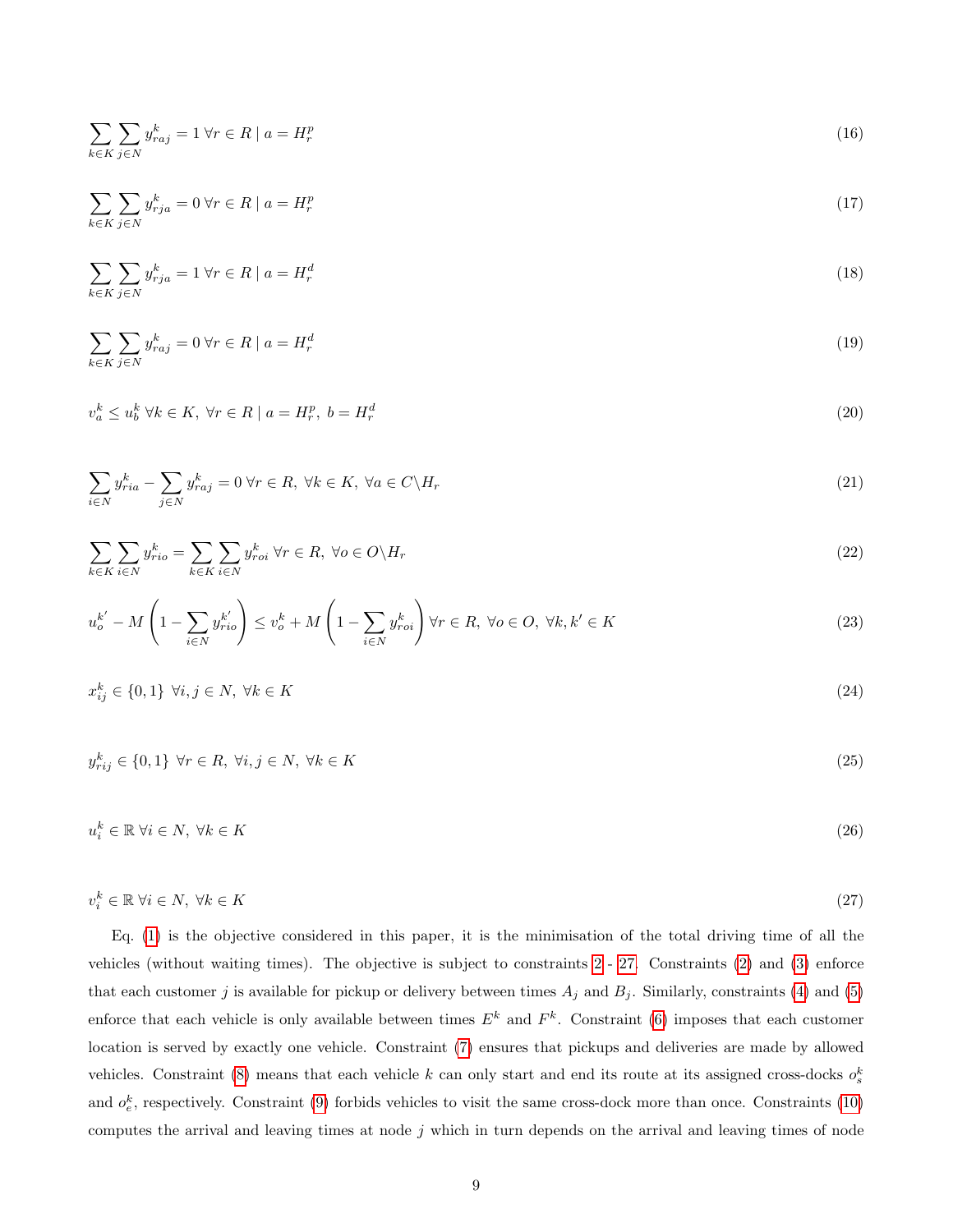i and the driving time between the two nodes. Given an arrival time, the service time at node j is considered by constraint [\(11\)](#page-9-7) to calculate the leaving time of a vehicle. Constraint [\(12\)](#page-9-8) tracks the vehicle load that must respect its capacity. For each request, constraint [\(13\)](#page-9-9) links its transfer decision to a vehicle route. Constraint [\(14\)](#page-9-10) prevents requests from visiting a same cross-dock more than once. Constraint [\(15\)](#page-9-11) forces each vehicle to depart and arrive at its assigned cross-dock depots, but it must not visit the depots more than once  $(x_{aa}^k = 1$  if vehicle k is not used). Constraints [\(16\)](#page-10-1) and [\(19\)](#page-10-2) allow request pickup  $H_r^p$  or delivery  $H_r^d$  to be handled by a vehicle. The precedence constraints of pickups and deliveries are checked by constraint [\(20\)](#page-10-3) as they must be consistent. Constraint [\(21\)](#page-10-4) forbids a vehicle to drop any request load before reaching the delivery location. Constraint [\(22\)](#page-10-5) controls the flow of requests entering a cross-dock  $o$  which has to leave this cross-dock. Constraint  $(23)$  synchronises each vehicle  $k$ leaving a cross-dock with another vehicle v carrying its loads to be consolidated. Constraints  $(24)-(27)$  $(24)-(27)$  $(24)-(27)$  define the domain of the decision variables as follows. Variable  $x_{ij}^k$  in [\(24\)](#page-10-7) is the route decision, it is equal to 1 if and only if vehicle k travels from node i to node j, otherwise,  $x_{ij}^k$  equals 0. Variable  $y_{rij}^k$  in [\(25\)](#page-10-8) is the transportation decision, it is equal to 1 if customer request r is transported using vehicle k on its route from node i to node j, otherwise,  $y_{rij}^k$  equals 0. The variables  $u_i^k$  in [\(26\)](#page-10-9) and  $v_i^k$  in [\(27\)](#page-10-0) represent respectively the arrival and leaving time of vehicle  $k$  at node  $i$ .

#### <span id="page-11-0"></span>4. Meta-heuristic

As shown in Section [5,](#page-16-0) the mathematical model in Section [3](#page-6-0) cannot be solved exactly for large instances within a reasonable time. Therefore a meta-heuristic approach is considered - a multi-Threaded Simulated Annealing with Memory (TSAM).

## 4.1. Architecture

The proposed algorithm has been inspired by [\[8\]](#page-23-3) and extended to tackle the new model. The differences between  $[8]$  and TSAM are as follows. First, functions overall  $()$  [1,](#page-13-0) restart $()$  [2,](#page-14-0) neighbour search $()$  [5,](#page-26-2) and simulated annealing() [7](#page-27-0) were modified and new functions were introduced. Second, the algorithm was parallelised to better cope with different instance characteristics simultaneously. The parallelisation allows the algorithm to apply traditional operators on a solution while trying to add consolidations without slowing down the overall search. The tabu list was removed and a memory mechanism was added for the threads to communicate and exchange their last created solutions. Third, operator PD rearrange () was removed and new ones were added to handle the model constraints. For example, operator  $\mathsf{swap}($ ) [10](#page-28-0) is introduced to better handle the "different start/end depots" attribute of the model while operator consolidation() [12](#page-30-0) handles attribute "multiple cross-docks".

Figure [2](#page-12-0) shows the architecture of the algorithm. Three different threads are launched on Algorithm overall() [1.](#page-13-0) Basically, Algorithm overall() [1](#page-13-0) handles the current solution which will be altered by the other functions. Algorithm  $\texttt{restart}()$  [2](#page-14-0) is used to explore several times a different neighbourhood of the current solution. Compared to Algorithm random() [6,](#page-27-1) Algorithm neighbour search() only returns a solution that is better than the current one. However, they both use a random operator from a list *op list*. By calling Algorithm random() [6,](#page-27-1) Algorithm simulated annealing() [7](#page-27-0) is used to allow the exploration of worse neighbourhoods in order to escape local minima.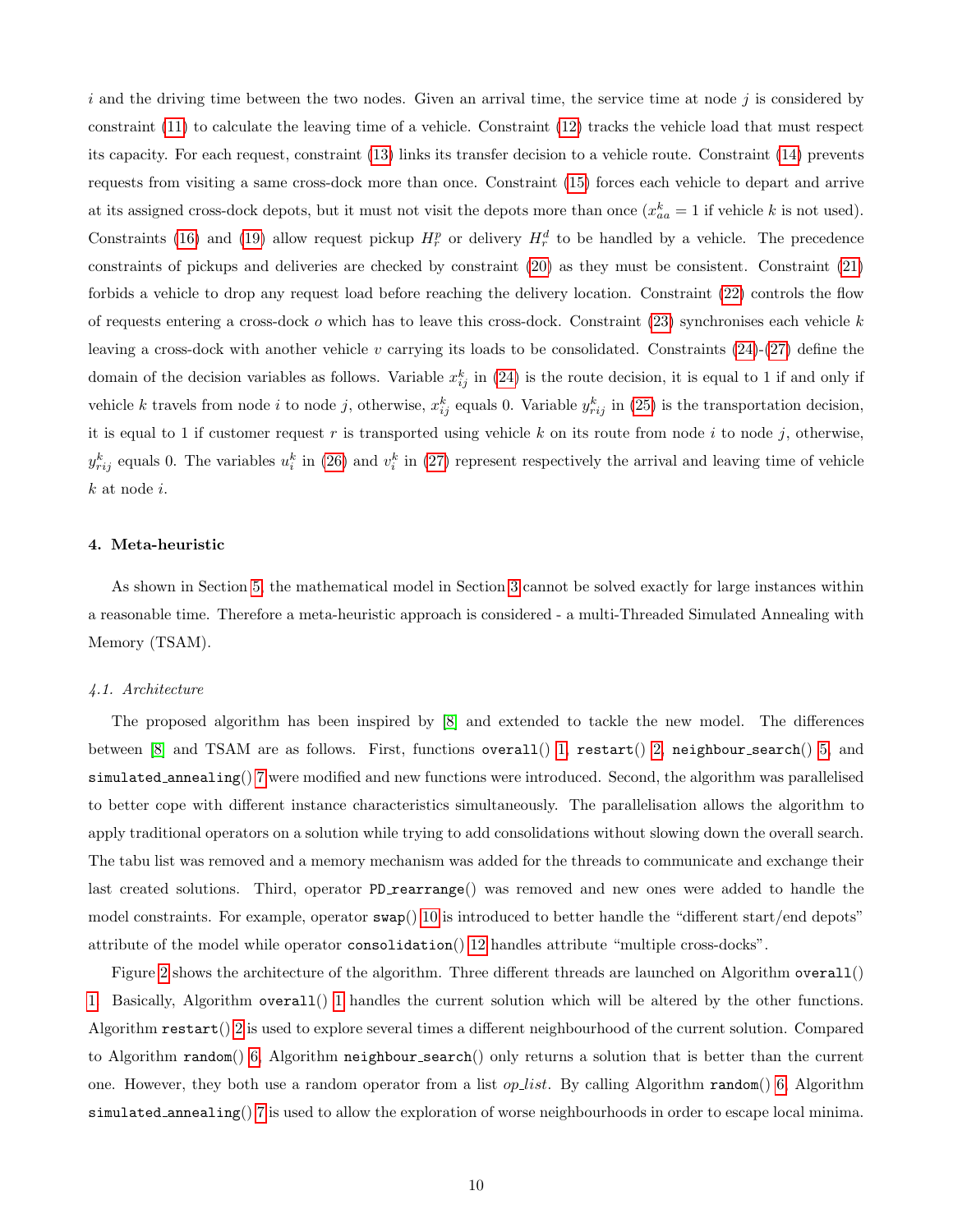<span id="page-12-0"></span>

Figure 2: TSAM function architecture

The algorithm uses hierarchical clustering to extract clusters from the instance at hand. The heights of the clusters are used to identify the group of requests that must be consolidated together. If two requests share the same pickup and delivery node clusters (two distinct clusters), then they belong to the same group. Otherwise, they belong to separate groups. The group list  $req_{groups}$  is then used in function PD consolidate() to ensure that the operators modify the requests (from the same group) in the same way.

Each solution and its vehicle routes have a flexible size which depends on the number of visited customer locations/nodes. In Figure [3,](#page-12-1) the vehicle tours/routes are delimited by the departure and arrival cross-docks/depots which are the numbers without any subscript. The ones with subscripts can be the customer or cross-dock nodes. These subscripts are the links between the nodes which represent the request travel paths. In Figure [3,](#page-12-1) such links are shown with the subscript numbers. Each node has a list of request path IDs which links them to other nodes. Such links are necessary to specify that a certain node must always be in the same vehicle route as another one. Moreover, a link is used as a position constraint. Therefore, a link contains an ID, is associated with two nodes and determines the positioning constraints of these two nodes. In Figure [3,](#page-12-1) node 1 and node 2 share a link of ID 1. The presence of this link, plus the respective positions of these nodes in the solution representation mean that node 1 must be in the same vehicle route as node 2, which must be positioned somewhere after node 1. This is because the vehicle must pick up the request at node 1 before delivering it to node 2.

Figure 3: Solution representation

<span id="page-12-1"></span>The TSAM algorithm uses several parameters as follows: PSMS defines the size of the memory for the previous solutions. RPLI defines the number of iterations for the function [12](#page-30-0) to change the request path length. RPLR defines the probability for the function [12](#page-30-0) to choose between operators PD stretch() [3](#page-15-0) and PD shrink() [4.](#page-16-1) MIT defines the number of iterations before using previous solution in function [1.](#page-13-0) RIT defines the maximum number of restarts for function [2.](#page-14-0) T0 defines the initial temperature for Algorithm [7.](#page-27-0)  $\delta$  defines the size of the temperature step for Algorithm [7.](#page-27-0)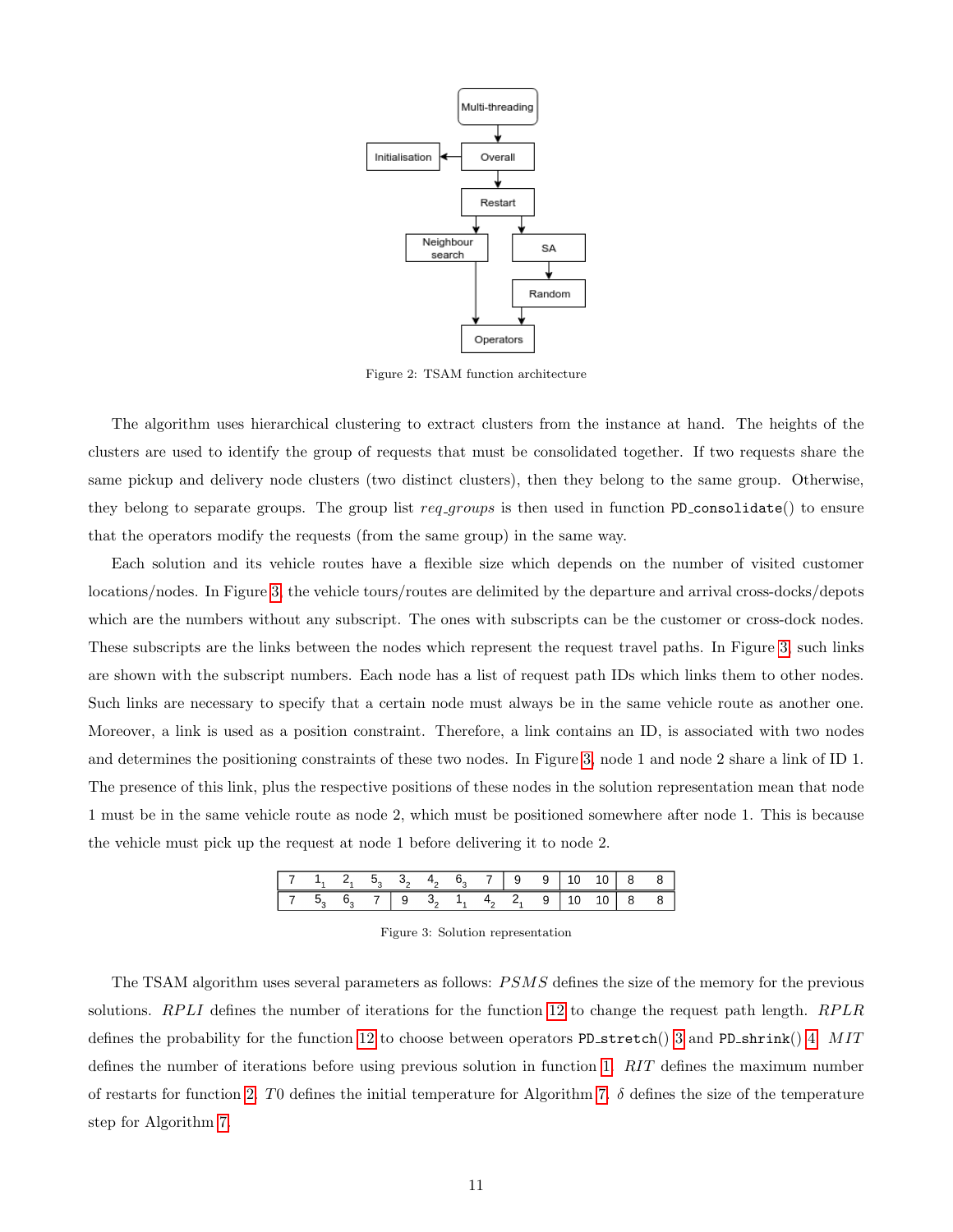Here we describe some sub-functions used by the algorithm. Function cost() computes the objective value of a solution as defined in Section [3.](#page-6-0) Function random double() returns a random double value between 0 and 1. Function random() picks a random item from the given list. Function shuffle() randomly permutes the given list. Function is delivery() returns true if the given node is a delivery node. Function is hub() returns true if the given node is a cross-dock. Function remove() removes the given request from the given node. If the node has no request left, it will be removed from the given solution route. Function insert() inserts the given request path ID in the given node if it is not present. Then insert the node in the specified solution route. However, if the node already exists in the route, the function only adds the request path ID to the node. Function get best indices() returns all the possible indices from the solution route at which the given node can be inserted. The indices are sorted from best to worst giving the resulting route distance. Function get best solution() returns the best solution found from all the threads. Function random previous solution() returns randomly a previously found solution. Function is valid() checks if the given solution is valid according to all the attributes defined in Section [3.](#page-6-0) Function PD arrange() creates a solution where all the P&D pairs are positioned in vehicles of which the start depots are located in the same clusters.

#### 4.2. Algorithm functions

This section describes all the functions of the algorithm and gives some pseudo-codes. Readers can refer to the appendix to get more details for the rest of the pseudo-codes.

<span id="page-13-4"></span><span id="page-13-3"></span><span id="page-13-2"></span><span id="page-13-1"></span>

| <b>Algorithm 1:</b> Overall algorithm                                           |  |  |  |  |  |  |
|---------------------------------------------------------------------------------|--|--|--|--|--|--|
| $1$ //Input: problem instance;                                                  |  |  |  |  |  |  |
| 2 // <b>Output:</b> the best solution $S_b$ found;                              |  |  |  |  |  |  |
| $3 S_b \leftarrow \texttt{init\_solution}();$                                   |  |  |  |  |  |  |
| 4 <i>no-progress</i> $\leftarrow$ 0;                                            |  |  |  |  |  |  |
| <b>5</b> while <i>Termination criterion not reached</i> do                      |  |  |  |  |  |  |
| $S \leftarrow$ get_best_solution() //from shared memory;<br>6                   |  |  |  |  |  |  |
| if no_progress $\%$ MIT = 0 then<br>$\overline{7}$                              |  |  |  |  |  |  |
| $S \leftarrow \texttt{random\_previous\_solution}()$ //from shared memory;<br>8 |  |  |  |  |  |  |
| $S \leftarrow \texttt{restart}(S);$<br>9                                        |  |  |  |  |  |  |
| if $cost(S) < cost(S_b)$ then<br>10                                             |  |  |  |  |  |  |
| $S_b \leftarrow S;$<br>11                                                       |  |  |  |  |  |  |
| $no\_progress \leftarrow 0;$<br>12                                              |  |  |  |  |  |  |
| else<br>13                                                                      |  |  |  |  |  |  |
| $no\_progress \leftarrow no\_progress + 1;$<br>14                               |  |  |  |  |  |  |
| 15 return $S_b$ ;                                                               |  |  |  |  |  |  |

<span id="page-13-0"></span>Algorithm [1](#page-13-0) includes the main steps of the meta-heuristic. It is launched in parallel by three different threads which contain a different operator list op list. Thread 1 has an operator list of PD interchange() and PD move(). Thread 2 has an operator list of PD consolidate(). Thread 3 has an operator list of PD swap() and PD exchange(). Each thread memorises all the solutions found so that they can be re-used if there is no improvement for a long time. This memory is shared between all the threads so that a solution can be modified by all the operators. If the memory size is greater than  $PSMS$ , a random solution is then removed.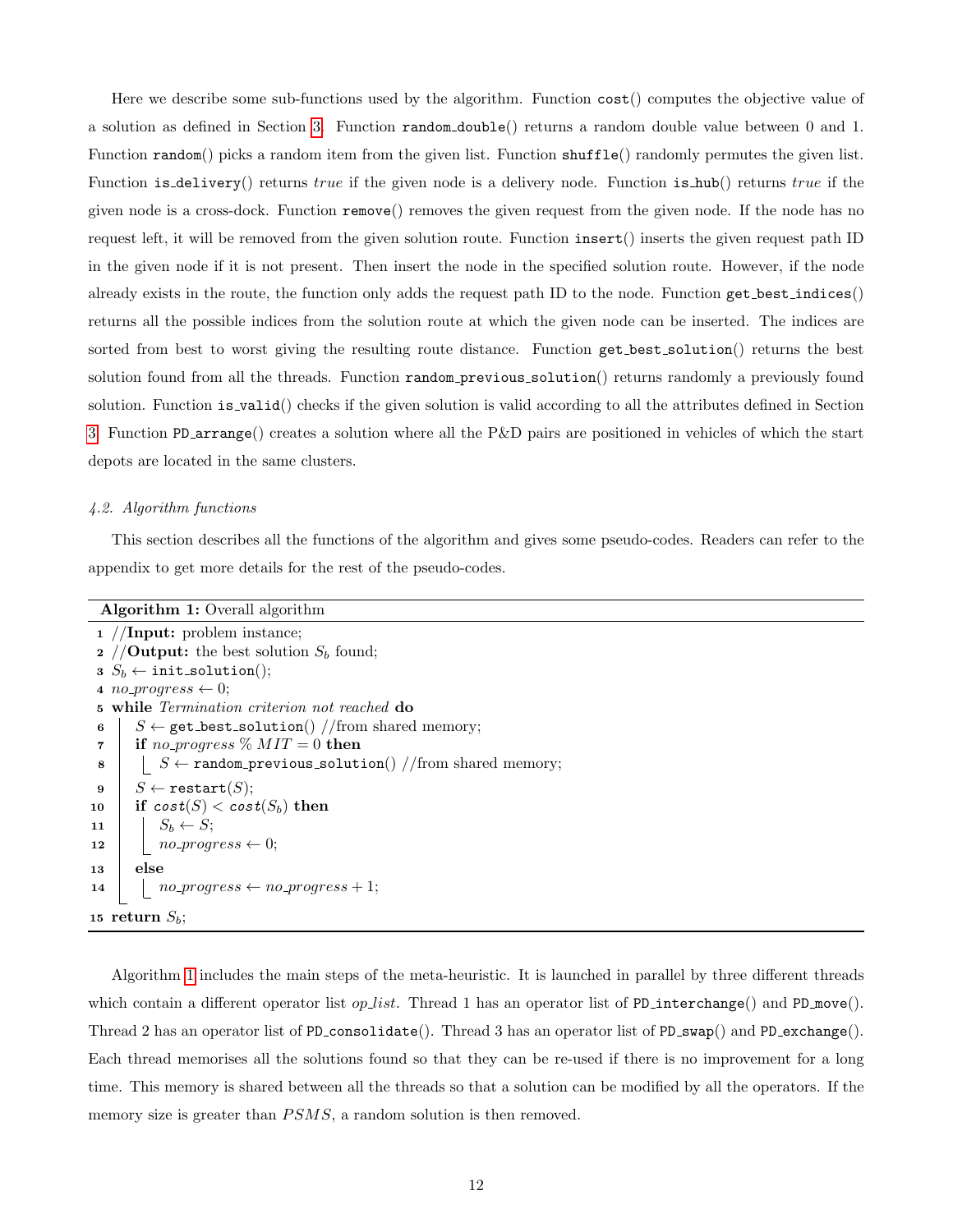In Algorithm [1,](#page-13-0) function restart() in step [9](#page-13-1) is iteratively launched with the best solution or a random previous solution until the termination criterion is reached. While step [6](#page-13-2) is used to retrieve the best solution found among all the threads, step [8](#page-13-3) get a random solution found by all the threads. Algorithm init solution() in step [3](#page-13-4) is used to generate an initial solution based on the insertion heuristic of Solomon. The initialisation function does not use the consolidation operators PD stretch() and PD shrink(). Only customer nodes are handled at this stage as solutions involving load exchange with hubs cannot be found at this stage. As a consequence, the feasible region of instances must include at least one solution without consolidation. To start, one first pair of P&D customers is inserted, then the insertion of each unrouted node is evaluated and compared with the other possible insertions. The one that minimises the additional distance (induced by the insertion) is selected to be included in the partially created route. The function continues inserting P&D pairs in the current route until a constraint is violated, in that case, the insertion is tried in the next route. As P&D nodes must be kept together, in case a delivery node could not be inserted, the function first removes the pickup node and then tries another solution route with both nodes.

## Algorithm 2: Restart function

<span id="page-14-3"></span><span id="page-14-2"></span><span id="page-14-1"></span>

| 1 // <b>Input:</b> a current solution $S_c$ ;                                                                 |
|---------------------------------------------------------------------------------------------------------------|
| 2 // <b>Output:</b> the best solution $S_b$ found;                                                            |
| $s \ S \leftarrow \texttt{neighbor\_search}(S_c);$                                                            |
| $4 S_b \leftarrow S$                                                                                          |
| 5 while <i>no_progress</i> $\langle RIT$ do                                                                   |
| $S \leftarrow$ simulated_annealing(S);<br>6                                                                   |
| $S \leftarrow$ reorder_routes(S) //re-order routes modified by PD_exchange() and PD_move();<br>$\overline{7}$ |
| $S \leftarrow$ neighbor_search(S);<br>8                                                                       |
| if $cost(S) < cost(S_b)$ then<br>- 9                                                                          |
| $S_b \leftarrow S;$<br>10                                                                                     |
| $no\_progress \leftarrow 0;$<br>11                                                                            |
| else<br>12                                                                                                    |
| $no\_progress \leftarrow no\_progress + 1;$<br>13                                                             |
| 14 return $S_h$ ;                                                                                             |

<span id="page-14-0"></span>Algorithm [2](#page-14-0) is used to explore the neighbourhood of a solution several times. Algorithm simulated annealing() [7](#page-27-0) in step [6,](#page-14-1) is used to escape local minima by potentially accepting worse solutions. At each iteration, the temperature is updated to give a probability to accept a solution created by Algorithm random solution() [6.](#page-27-1) This algorithm allows the global search to make random moves by returning a random solution in the neighbourhood of a given solution. At each iteration, a random operator in *op list* is applied to the given solution until any solution is found or until the iteration count is greater than  $RIT$ . To better explore the neighbour solutions, the proposed approach includes Algorithm neighbor search() [5](#page-26-2) which returns a better solution in step [8.](#page-14-2) At each iteration, a random operator in  $opList$  is applied to the current solution until no improvement is made. Function reorder routes() in step [7](#page-14-3) is used to re-order the routes modified by operators PD exchange() and PD move(). Each pair of nodes is re-inserted into its route using Solomon's insertion procedure.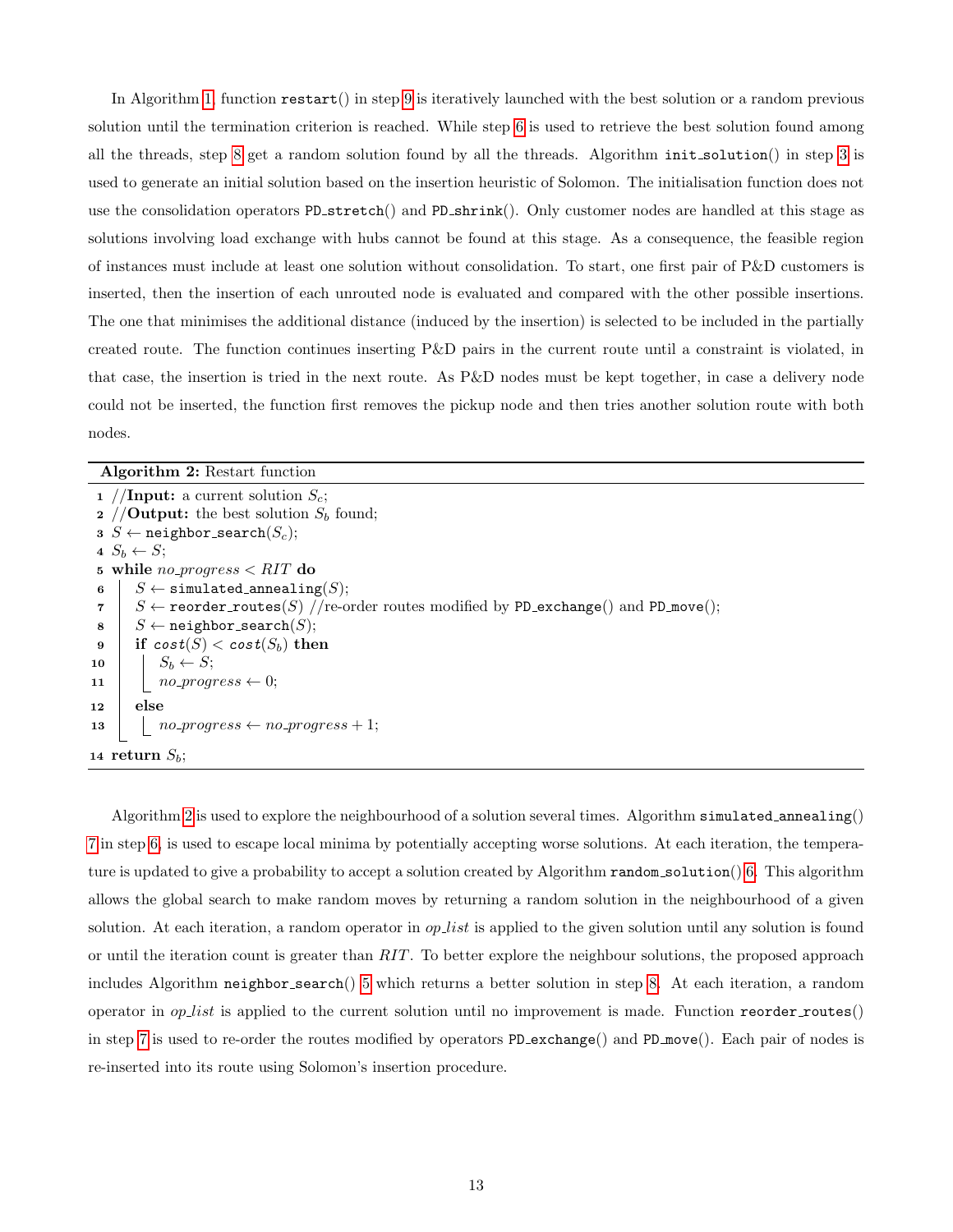Algorithm 3: PD Stretch operator

1 //Input: a current solution  $S_c$ , a request r, a set K of vehicles; 2 //**Output:** a solution S found; 3 valid  $\leftarrow false;$ 4 while not valid do  $5 \mid S \leftarrow S_c$ ; 6 k ← random(K) //get a random vehicle route where r is present; 7 v ← random $(r, K/k)$  //v must be different from k and must not contain r; 8 pickup  $\leftarrow$  get\_pickup(r, S<sup>k</sup>) //get pickup node of request r from route k of solution S;  $\mathsf{9}\quad\quad$  delivery  $\leftarrow$  get\_delivery $(r,S^k);$ 10  $\int h u b_1 \leftarrow \text{get hub}(S^k, S^v)$  //random cross-dock which is not a depot in the given routes; 11  $\vert h u b_2 \leftarrow \texttt{clone}(h u b_1);$ 12 | remove $(delivery, r, S^k);$ 13 | insert $(hub_1, r, S^k);$ 14 | insert $(hub_2, r, S^v);$ 15 | insert $(delivery, r, S^v);$ 16  $valid \leftarrow \mathtt{is\_valid}(S);$ 17 return  $S$ ;

#### <span id="page-15-0"></span>4.3. Algorithm operators

This section describes all the operators implemented in the algorithm and provides pseudo-codes. As before, readers can refer to the appendix to get more details for the rest of the pseudo-codes. Each operator iteratively performs a move and returns a new solution if it is valid. Otherwise, if the iteration count is greater than the number of customer  $|N|$ , the function stops and returns no solution. Algorithm [8](#page-27-2) alters a node position in a vehicle route by removing and inserting it somewhere else in the same vehicle route. Algorithm [9](#page-28-1) moves a pair of P&D nodes from a vehicle route to another one. It tries to select vehicles that are already used. Algorithm [10](#page-28-0) replaces an entire vehicle route by another one. All the nodes from two routes are exchanged while checking if the new routes do not contain the depots as intermediate cross-docks. This can be useful when the vehicles have different depots. Algorithm [11](#page-29-0) selects four P&D nodes from two different vehicle routes and exchanges them. Algorithm [12](#page-30-0) changes a request path length by adding or removing an intermediate cross-dock. At each iteration, a request group is randomly selected. Function PD stretch() or PD shrink() is randomly selected (given the probability  $RPLR$ ) to be applied to the request path ID in the group. If the vehicle or the cross-dock count is equal to 1, there are not enough resources to have load exchange, therefore the operator is not used.

<span id="page-15-1"></span>

|           |                    |  | $6, 7 \mid 9$ | 9   10 10   8 1, 2 |  |  |                             |  |
|-----------|--------------------|--|---------------|--------------------|--|--|-----------------------------|--|
| 7 3, 5, 1 | 10, 6, 7   9 9   7 |  |               |                    |  |  | $4, 10 \mid 8 \mid 1, 2, 8$ |  |

| Figure 4: Stretch operator |  |  |
|----------------------------|--|--|
|----------------------------|--|--|

|  | 7 3, 5, 10, 6, 7   9, 2, 9   10, 4, 10   8 1, 9, 8 |  |  |  |  |  |  |
|--|----------------------------------------------------|--|--|--|--|--|--|
|  | 7 $3, 5, 4, 6, 7   9, 2, 9   10 10   8 1, 9,$      |  |  |  |  |  |  |

Figure 5: Shrink operator

<span id="page-15-2"></span>Algorithm [3](#page-15-0) inserts intermediate nodes in a request path. Instead of using the direct shipping strategy, a transshipment strategy is applied. Therefore the requested container will be exchanged at a cross-dock. When selecting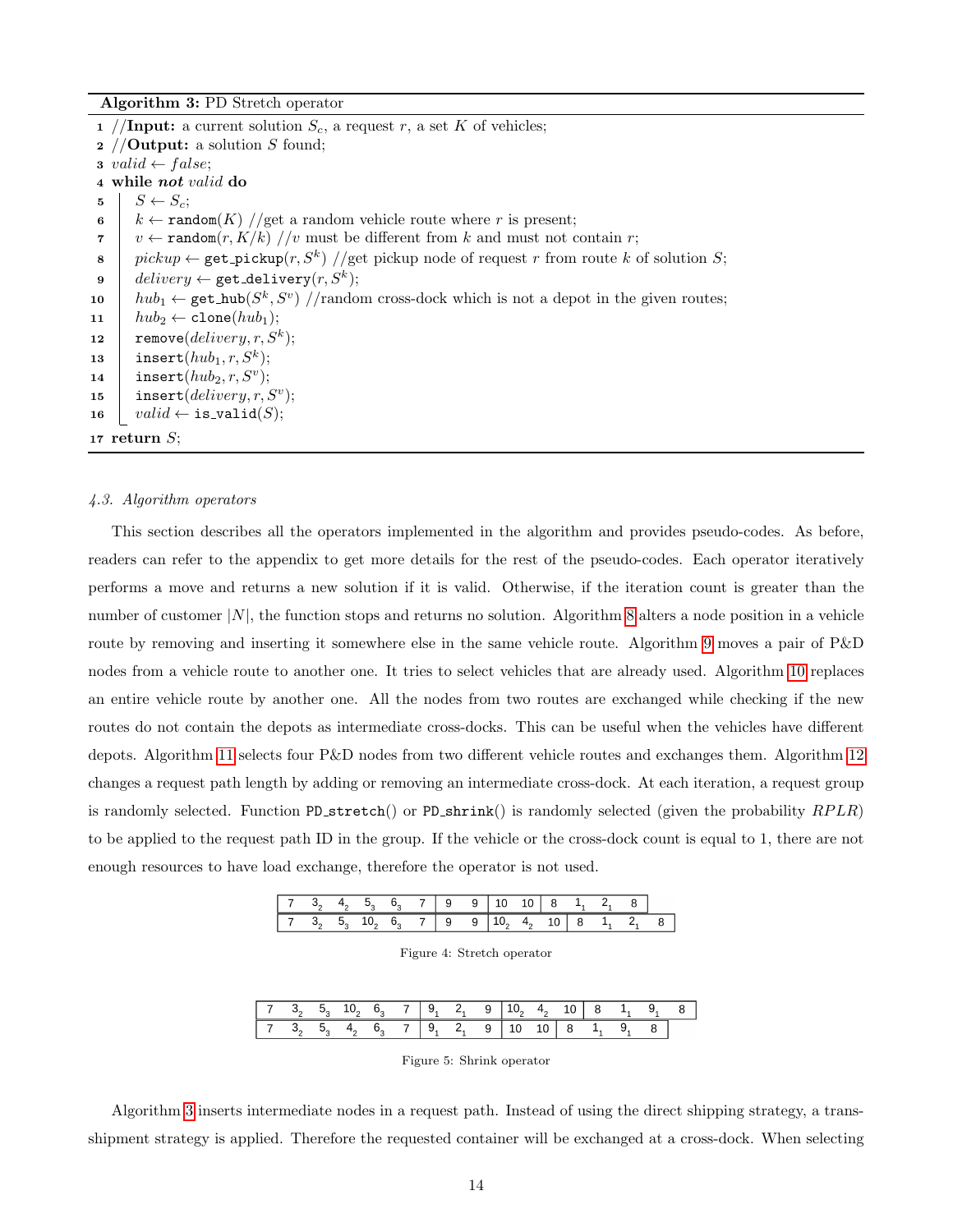Algorithm 4: PD Shrink operator

```
1 //Input: a solution S_c, a request r, a set K of vehicles;
 2 //Output: a solution S found;3 valid \leftarrow false;4 while not valid do
 5 \mid S \leftarrow S_c;
 6 k ← random(K) //get a random vehicle route where r is present;
 \tau \quad | \quad pickup \leftarrow \texttt{get\_pickup}(r, S^k);\texttt{s} \ \ \ \ \ \ \textit{hub}_1 \leftarrow \texttt{get\_delivery}(r, S^k);9 if is_hub(hub<sub>1</sub>) = false then
10 continue;
11 v \leftarrow get route (r, k) //get the vehicle route linked to route k via request r;
12 \left| \quad hub_2 \leftarrow \texttt{get\_pickup}(r, S^v);13 delivery \leftarrow get_delivery(r, S^v);
14 \vert remove(hub_1, r, S^k);15 \vert remove(hub_2, r, S^v);16 | remove(delivery, r, S^v);17 | insert(delivery, r, S^k);18 valid \leftarrow \texttt{is-validation}(S);19 return S;
```
<span id="page-16-1"></span>v and hub1, vehicles and cross-docks from the same cluster as the pickup and delivery nodes are favoured. The function memorises and reuses the selected vehicle route and intermediate cross-dock so that each request path from a group gets the same route and cross-dock. In Figure [4,](#page-15-1) the solution at the top has been altered and resulted in the solution at the bottom. The request path 2 has been changed and now includes the cross-dock node 10 as an intermediate. This means that vehicle 1 will pick up the container from node 3 to drop it at node 10 so that vehicle 3 could pick it up from its departure node 10 and deliver it at node 4. Algorithm [4,](#page-16-1) represented in Figure [5,](#page-15-2) does exactly the opposite to Algorithm [3.](#page-15-0)

## <span id="page-16-0"></span>5. Computational results

#### <span id="page-16-2"></span>5.1. Solver configuration

| Generator parameters   | Values     |
|------------------------|------------|
| cross-dock number      | $1-5$      |
| request number         | $10 - 50$  |
| vehicle number         | $1-5$      |
| vehicle capacity       | 50-100     |
| request load           | 5          |
| node time window       | $0 - 1000$ |
| vehicle time window    | $0 - 1000$ |
| node service time      | $1 - 10$   |
| 2D coordinates $(x,y)$ | $0 - 100$  |

Table 1: Generator parameters

As this VRP with P&D and multiple cross-docks is a new problem, there is no data-set available. Therefore, data-sets must be generated randomly. Table [1](#page-16-2) shows an example of parameters that can be used to generate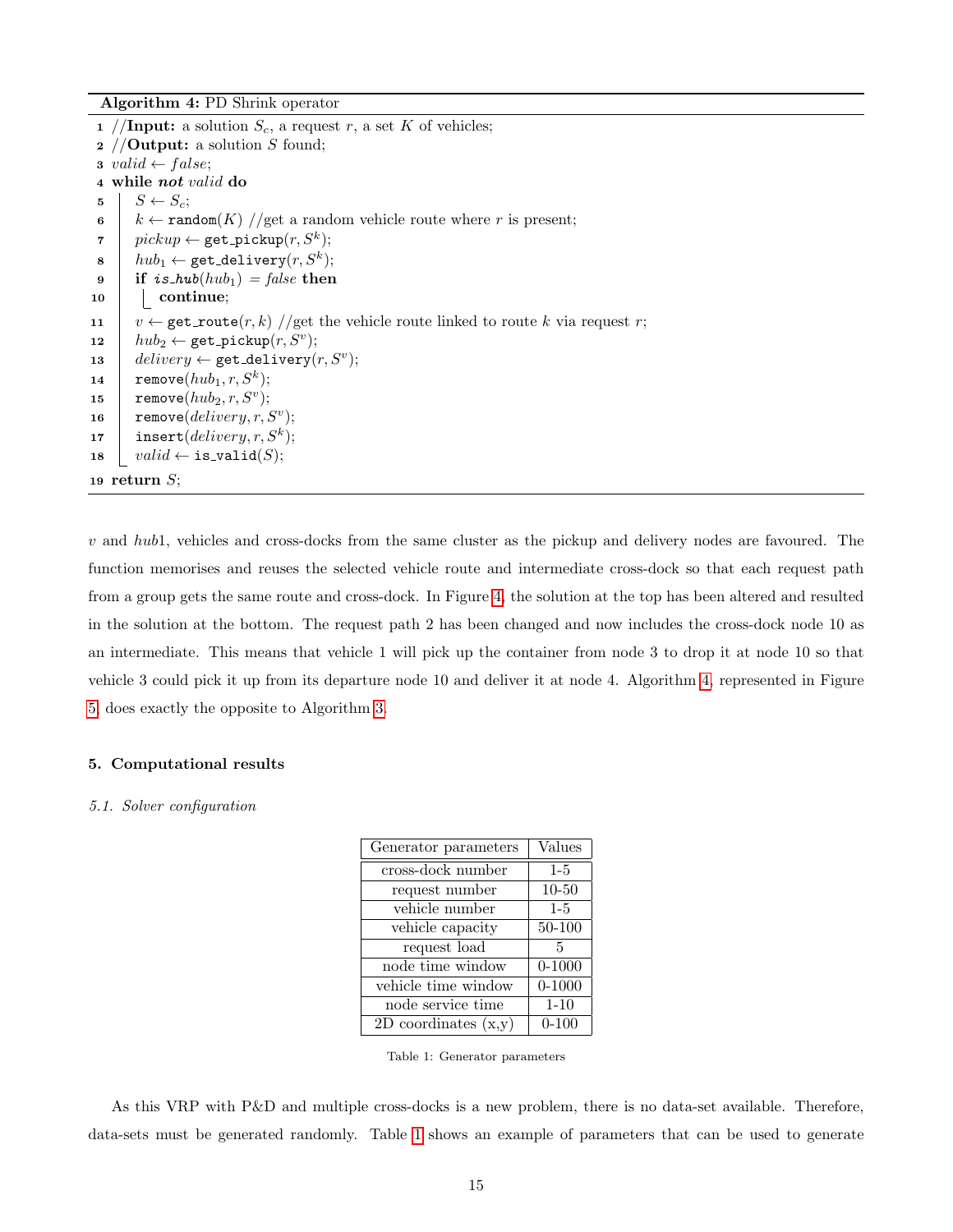<span id="page-17-0"></span>instances. Node locations and other instance characteristics are randomly generated with a normal distribution. The time windows are generated as follows. They were first generated as loose constraints and then iteratively tightened until the model became infeasible. In the end, values from the last feasible iteration were saved and used. The ranges for the other parameters are selected in a similar way. There is no predefined unit for the time and the coordinates. Details about the instances are given in Table [3.](#page-18-0) We also tested the algorithm on a classical benchmark [\[8\]](#page-23-3) to evaluate its performance on the general VRP.

| Algorithm parameters | Values | References |
|----------------------|--------|------------|
| PSMS                 | 100    |            |
| <b>RPLI</b>          | 2      | 12         |
| <i>RPLR</i>          | 0.50   | 12         |
| RIT                  | 20     | 2          |
| MIT                  | 5      |            |
| ΤO                   | 50     |            |
|                      | 0.75   |            |

Table 2: Solver parameters

Table [2](#page-17-0) presents the parameter values used for the experiments. These parameters values have been identified after a sensitivity analysis to allow the algorithm to provide the best performances. Column "references" indicates where the parameters are mentioned in the paper.

Just like several papers in the literature, a comparative analysis of the proposed algorithm and the proposed mathematical model solved by CPLEX is presented. The model of the CPU used is 'Intel(R) Core(TM) i9-7900X CPU @3.30GHz'. The model is implemented using the CPLEX OPL library and included in a Java framework. The version 12.7 of CPLEX is used with its default configuration and therefore allows parallel computing. Therefore each instance was solved only once by CPLEX. The meta-heuristic algorithm was also implemented and included in a Java framework. The algorithm was launched 30 times for each instance, then the averages were reported.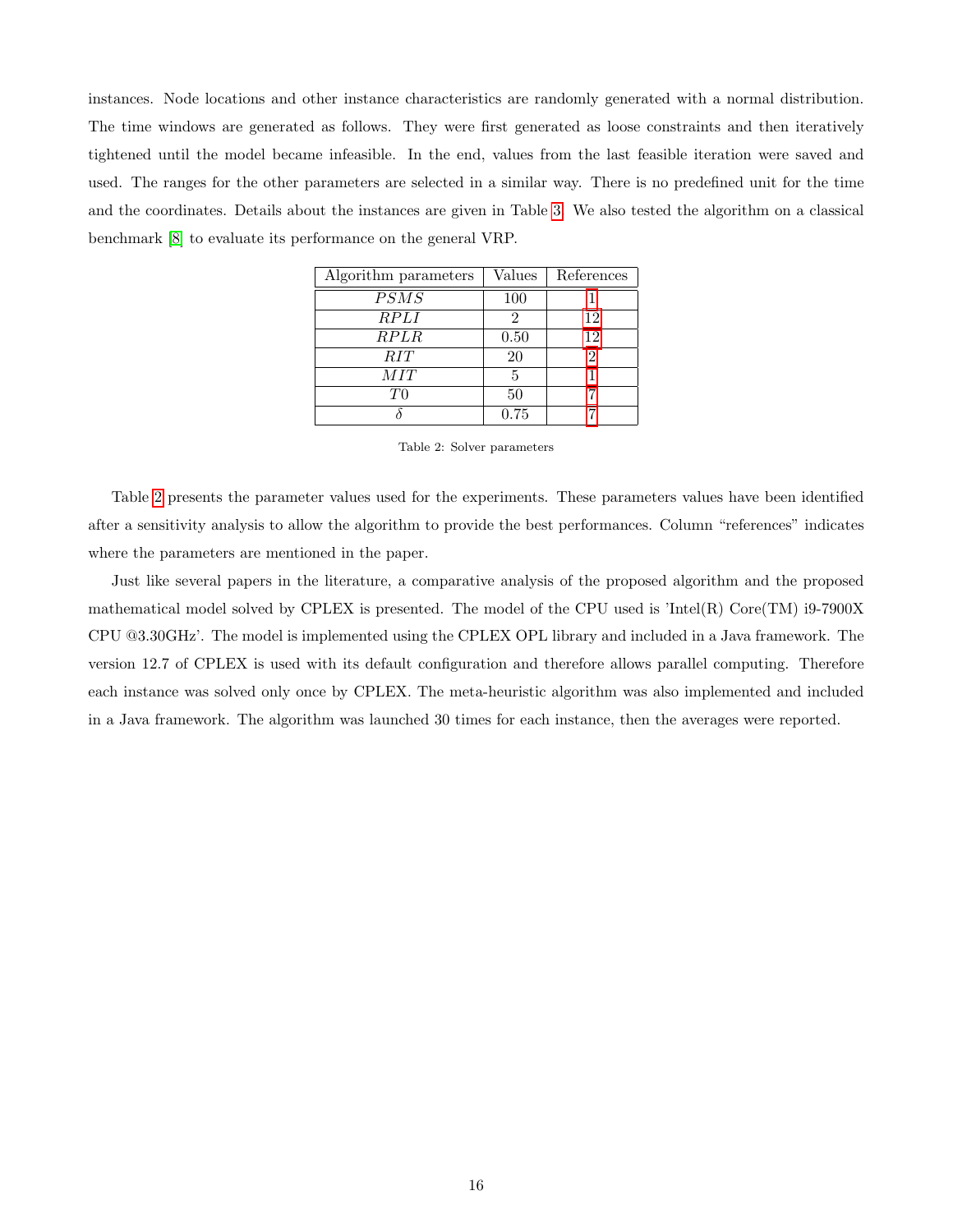|               |           | <b>CPLEX</b> |         |                |               |                | <b>TSAM</b>    |                 |
|---------------|-----------|--------------|---------|----------------|---------------|----------------|----------------|-----------------|
| instance      | Objective | Lower bound  | Gap     | Time(s)        | Avg objective | Avg time $(s)$ | Best objective | Best time $(s)$ |
| d5q50k2c1r10  | 441.98    | 441.98       | Optimal | 107            | 441.98        | $\theta$       | 441.98         | $\overline{0}$  |
| d5q50k2c1r15  |           | 378.46       |         | >10800         | 558.14        | 63             | 557.56         | 77              |
| d5q50k4c1r30  |           | 603.18       |         | >10800         | 1078.34       | 101            | 1010.07        | 49              |
| d5q50k5c1r50  |           |              |         |                | 1535.28       | 209            | 1444.22        | 232             |
| d5q50k2c2r10  | 589.65    | 589.65       | Optimal | 65             | 589.65        | 37             | 589.65         | 18              |
| d5q50k2c2r15  |           | 440.24       |         | >10800         | 681.04        | 29             | 649.43         | 77              |
| d5q50k4c2r30  |           | 801.32       |         | >10800         | 1224.89       | 116            | 1185.26        | 56              |
| d5q50k5c2r50  |           | 973.09       |         | >10800         | 1739.4        | 172            | 1571.92        | 113             |
| d5q50k5cfr10  | 447.12    | 336.28       | 24.79   | 10343          | 407.88        | 60             | 398.22         | 232             |
| d5q50k5c5r15  |           | 486.52       |         | >10800         | 731.77        | 64             | 622.19         | 20              |
| d5q50k5cfr30  |           | 592.49       |         | >10800         | 1022.47       | 118            | 900.65         | 254             |
| d5q50k5c5r50  |           |              |         | >10800         | 1510.3        | 199            | 1371.46        | 237             |
|               |           |              |         |                |               |                |                |                 |
| d5q100k2c1r10 | 459.73    | 433.78       | 5.64    | 4358           | 459.73        | 6              | 459.73         | $\sqrt{2}$      |
| d5q100k2c1r15 |           | 441.81       |         | >10800         | 550.62        | 22             | 550.54         | 50              |
| d5q100k4c1r30 |           | 614.89       |         | >10800         | 1131.31       | 122            | 1025.49        | 79              |
| d5q100k5c1r50 |           |              |         | >10800         | 1622.08       | 213            | 1465.62        | 253             |
| d5q100k2c2r10 | 605.43    | 605.43       | Optimal | 0.5            | 605.43        | $\overline{0}$ | 605.43         | $\overline{0}$  |
| d5q100k2c2r15 | 769.08    | 769.08       | Optimal | $\overline{7}$ | 805.68        | 24             | 769.09         | 32              |
| d5q100k4c2r30 |           | 745.17       |         | >10800         | 1066.58       | 81             | 1056.99        | 94              |
| d5q100k5c2r50 |           | 1002.97      |         | >10800         | 1598.83       | 210            | 1509.94        | 278             |
| d5q100k5c5r10 | 447.12    | 336.28       | 24.79   | 10326          | 409.8         | 39             | 398.22         | 138             |
| d5q100k5cfr15 |           | 485.88       |         | >10800         | 735.4         | 67             | 622.19         | 111             |
| d5q100k5c5r30 |           | 588.83       |         | >10800         | 1008.49       | 116            | 870.56         | 100             |
| d5q100k5c5r50 |           |              |         | >10800         | 1445.76       | 220            | 1325.15        | 271             |

## <span id="page-18-0"></span>5.2. CPLEX and meta-heuristic performances

Table 3: CPLEX and TSAM comparison

Table [3](#page-18-0) shows the results of CPLEX and the meta-heuristic algorithm for several instances of different request quantities. The instance names give the request demand d, the capacity of the vehicle q, the vehicle number  $k$ , the cross-dock number c and the request number  $r$ . On top of that, there are vehicles with different start and end depots, requests with special vehicle type requirements and vehicle time windows. As CPLEX is an exact solver and gives optimal solutions when feasible, it needs significantly more time to finish the search. Therefore, the termination criteria for the meta-heuristic and CPLEX are set at 5 min and 3 hours, respectively. Columns Lower bound and Gap give the last infeasible lower bound and Gap found by CPLEX when it ended. If CPLEX was able to find the optimal solution before the end, columns *Lower bound* would give this optimal solution and column Gap would contain the word *optimal*. Column  $Time(s)$  indicates when the solver found the last feasible solution. If the value is  $> 10800$ , it indicates that the search needed more than 3 hours to converge. Columns Avg objective and Avg time (s) give the average of the results over 30 runs while columns Best objective and Best time (s) give the details of the best solution.

From Table [3](#page-18-0) it can be seen that the proposed algorithm outperforms CPLEX. On the one hand, on instances containing more than 30 customers, CPLEX couldn't provide any feasible solutions but gave the lower bound. However, for some instances containing 50 requests and therefore 100 customers, CPLEX could not provide any lower bound therefore, those rows are left blank. It can be noticed that the difficulty can also vary between two instances containing similar characteristics. This is due to the node locations. On the other hand, the proposed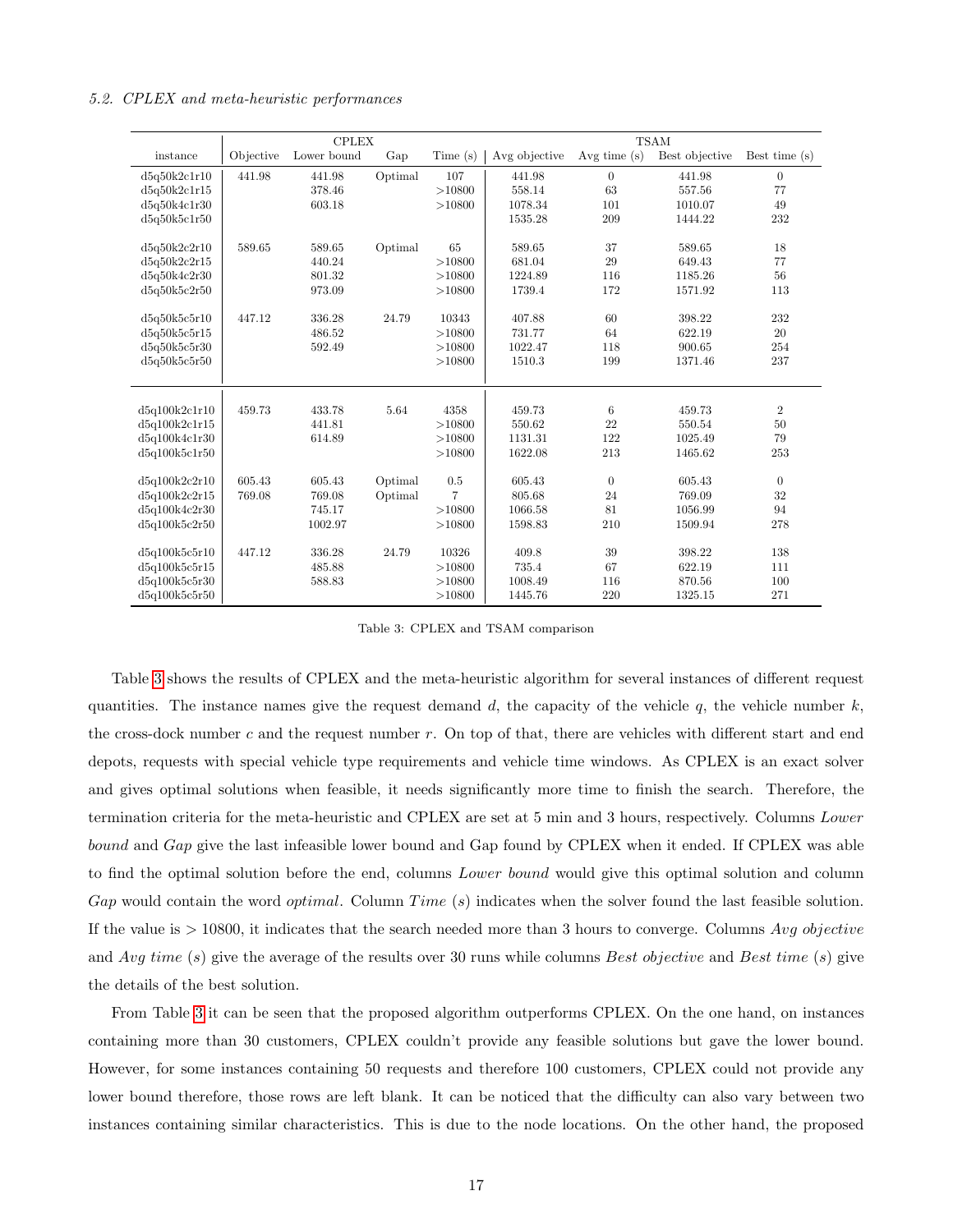algorithm is not only able to match the results of CPLEX for small instances but is also able to find solutions for large instances. As expected, on average, when the number of requests, vehicles, cross-docks increases or the vehicle capacity decreases, the instance difficulty increases.

## <span id="page-19-0"></span>5.3. Consolidation performances

|                |          | With                  |                   | Without |  |                       |          |  |
|----------------|----------|-----------------------|-------------------|---------|--|-----------------------|----------|--|
| Instances      | Distance | Vehicle Consolidation | Time (s) Distance |         |  | Vehicle Consolidation | Time (s) |  |
| $dlq2-5k5cfr2$ | 253.14   |                       |                   | 284.7   |  |                       |          |  |
| dlq5k5cfr5     | 267.76   | 10                    |                   | 291.71  |  |                       |          |  |
| dlq10k6c4r10   | 280.74   | 12                    |                   | 292.99  |  |                       |          |  |

Table 4: Consolidation feature results

To study the difference brought by using consolidation centres, we tested TSAM on some special instances with and without the consolidation feature. Table [4](#page-19-0) shows the best results of the meta-heuristic algorithm on several instances with different numbers of requests. The instances are clustered so that they represent cities where the deliveries have to be made by special vehicles. Moreover, those cities are linked by highways that can only be used by a specific type of vehicle. Vehicles of this type are not forced to return to the start depot. As a result, using this vehicle would improve the solution cost but require consolidations with the other vehicles. Columns  $With$  and Without give the results of the algorithm with and without the consolidation function, respectively. The distance, the number of vehicles used and the number of consolidations are reported. From Table [4](#page-19-0) it can be seen that the consolidation feature is of great importance to find better solutions when cross-docking is involved. Without the consolidation, only one vehicle is used to pick up and deliver all the requests, then it returns to the start depot. However, with the consolidation, several vehicles are used and exchange their loads. This decreases the total distance driven as a specific vehicle is used on the highway and does not need to return to the start depot.

<span id="page-19-1"></span>

Figure 6: Dendrogram of an instance with clustered nodes

Figure [6](#page-19-1) represents the hierarchical clustering of the instance shown in Figure [1.](#page-8-0) In this dendrogram using an average linkage strategy, the heights reflect the distance between the clusters. In this case, the dendrogram shows that there are two main clusters grouping customers. This clustering method helps the algorithm to group requests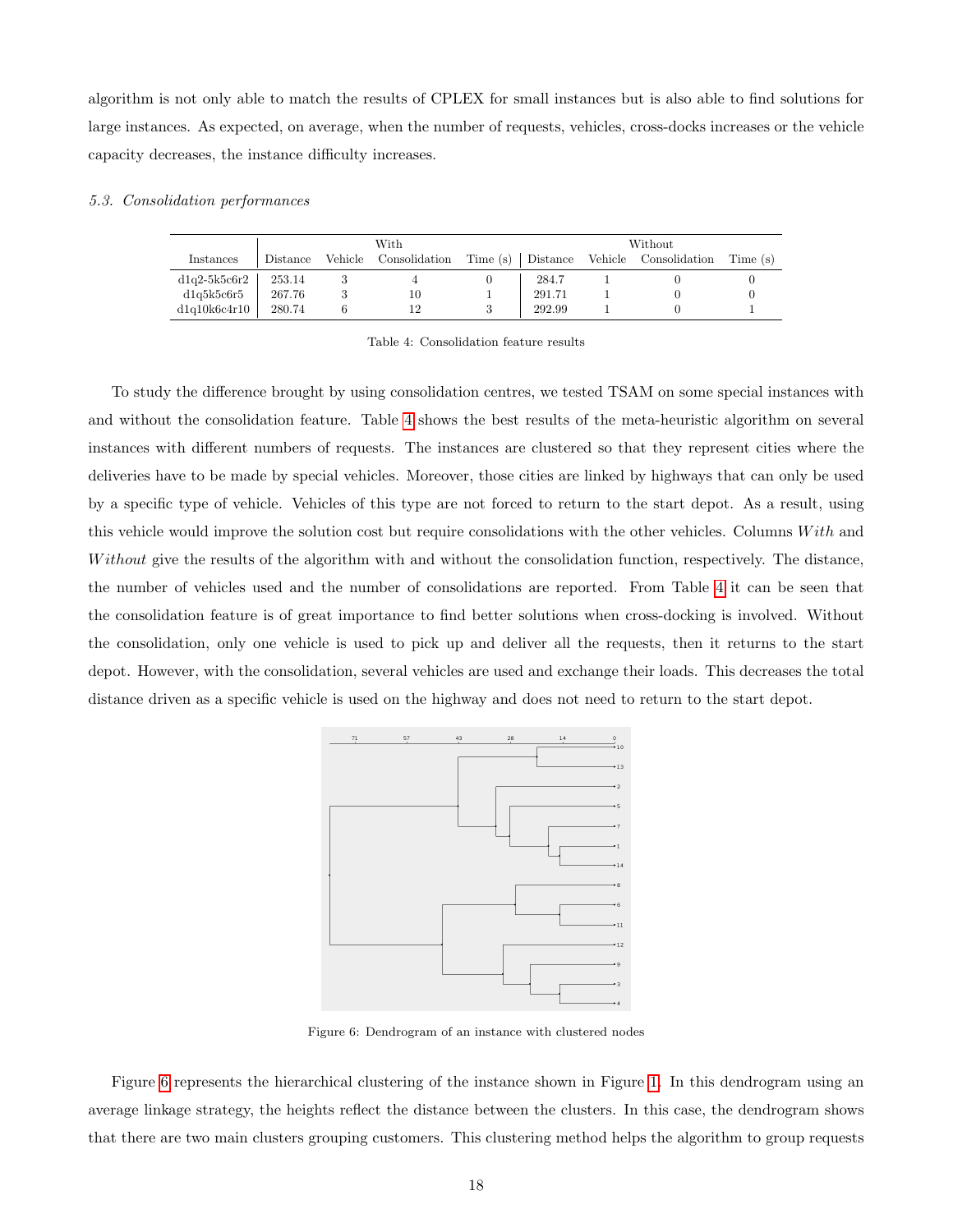that can be consolidated together for better solutions cost. In this case, since pickup nodes 5 and 7 belong to a different cluster from delivery nodes 6 and 8, the algorithm will try to consolidate their containers.

#### <span id="page-20-0"></span>5.4. Benchmark performances

|                      | Best known |         |              |                | <b>TSAM</b>   |              |               |
|----------------------|------------|---------|--------------|----------------|---------------|--------------|---------------|
| Instances            | Distance   | Vehicle | Avg distance | Avg time $(s)$ | Best distance | Best vehicle | Best time (s) |
| lc101s               | 828.94     | 10      | 828.94       | $\overline{0}$ | 828.94        | 10           | $\theta$      |
| lr101s               | 1650.8     | 19      | 1650.8       | 66             | 1650.8        | 19           | 17            |
| lrc101s              | 1708.8     | 14      | 1713.15      | 114            | 1703.21       | 15           | 252           |
|                      |            |         |              |                |               |              |               |
| $lc1_2_1$ s          | 2704.57    | 20      | 2704.57      | 25             | 2704.57       | 20           | 18            |
| lr1.2.1s             | 4819.12    | 20      | 5106.47      | 845            | 4873.54       | 21           | 884           |
| $lrc1_2_1$           | 3606.06    | 19      | 3765.98      | 859            | 3606.06       | 19           | 872           |
|                      |            |         |              |                |               |              |               |
| lc109q               | 1000.60    | 9       | 839.25       | 56             | 827.82        | 10           | 88            |
| lr201                | 1253.23    | 4       | 1339.09      | 320            | 1286.83       | 5            | 512           |
| $\text{lrc}_1 2.5$ s | 3715.81    | 16      | 4313.25      | 1043           | 4044.81       | 20           | 1309          |

|  |  |  | Table 5: Li&Lim benchmark |
|--|--|--|---------------------------|
|--|--|--|---------------------------|

Table [5](#page-20-0) shows the results of the proposed algorithm on some instances of Li&Lim's benchmark [\[9\]](#page-23-4) to evaluate the performance of TSAM on the general PDP. It should be noted that the results in [\[9\]](#page-23-4) are continuously updated with the best-known results from the state-of-the-art algorithms in the literature. To test all the different configurations, instances from each group (clustered, random, and random-clustered nodes) for 100 customers and 200 customers were selected. Columns Best known give the best-known solution details (taken from [\[9\]](#page-23-4)) on the selected instances while columns  $TSAM$  give the results of the proposed algorithm. Columns Avg distance and Avg time (s) give the average of the results over 30 runs while columns Best distance, Best vehicle and Best time (s) give the details of the best solution. Those results include the distance driven by all the vehicles, the number of vehicles used and the time at which the solution was found. The termination criterion for the meta-heuristic is set at 25 min.

From Table [5](#page-20-0) it can be seen that the proposed algorithm is able to find some of the best-known solutions in a reasonable amount of time. On top of that, the interesting result of instance  $lcl09$  shows that TSAM can provide solutions which improve the distance compared to the best-known ones, but with a caveat of having to use more vehicles. However, there are instances for which TSAM could only find near-optimal solutions. This can be explained by the objective being different. This type of instance is better solved by approaches which focus on reducing the number of vehicles used. Our method, on the other hand, needs to try several vehicles to find consolidation opportunities as shown in Table [4](#page-19-0) while also trying different combinations of vehicles due to the multi-depot constraint.

#### 5.5. Sensitivity analysis

Figure [7](#page-21-0) shows the convergence of the algorithm with different parameters on the instance  $d5q50k2c1r10$ . Compared to the one used in Table [3,](#page-18-0) this instance is more challenging as the algorithm tends to get trapped in local minima more easily with bad parameter values. Those results have been used to set the default values of the parameters in Table [2.](#page-17-0) In order to analyse the parameter sensitivity, the following reference values have been used:  $PSMS = 20$ ,  $MIT = 5$ ,  $T0 = 40$ ,  $delta = 0.95$ ,  $RIT = 5$ ,  $RPLI = 10$ ,  $RPLR = 0.50$ . For each figure, a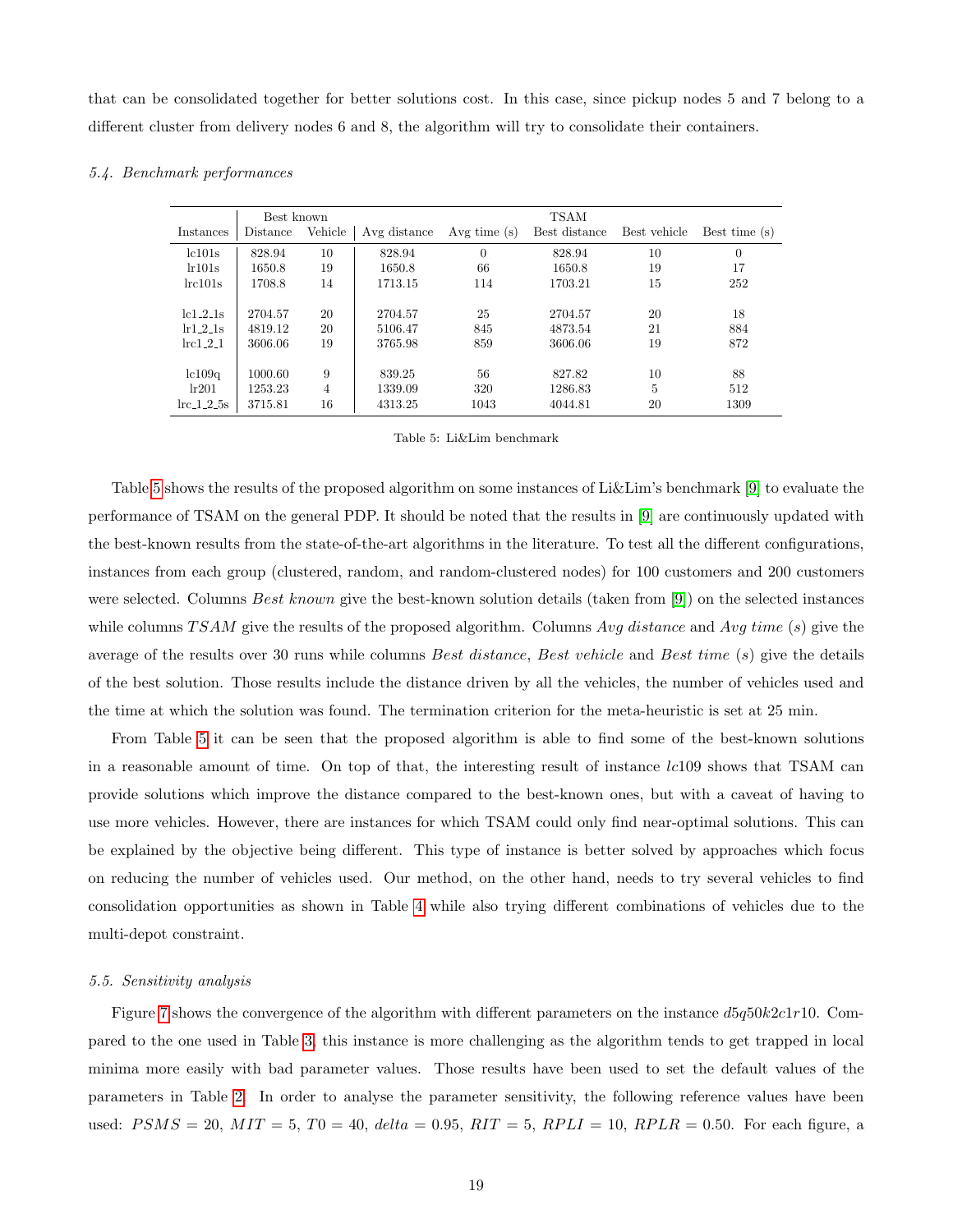<span id="page-21-0"></span>

Figure 7: Parameters sensitivity analysis

single parameter is changed to 5 different values and the convergence of the algorithm is reported. The termination criterion is set to 2 minutes of running time.

Overall, parameter values which give the best convergences also give the best results at the end of the search, therefore those values are selected as default.  $RPLR$  is set at 0.50 as this ratio provides a good trade-off to create solutions with consolidation by adding or removing intermediate cross-docks. A bigger ratio would provide solutions with detours while a smaller ratio would prevent consolidations. It should be noted that those convergences might vary from instance to instance as their characteristics can be different. RPLI could be set to a bigger value to allow a longer search in an infeasible region while using consolidations.  $PSMS$  and  $MIT$  can be useful to escape local minima as they allow the algorithm to research in previous solution neighbourhoods. Besides, T0 and  $\delta$  can be adjusted to better explore those regions.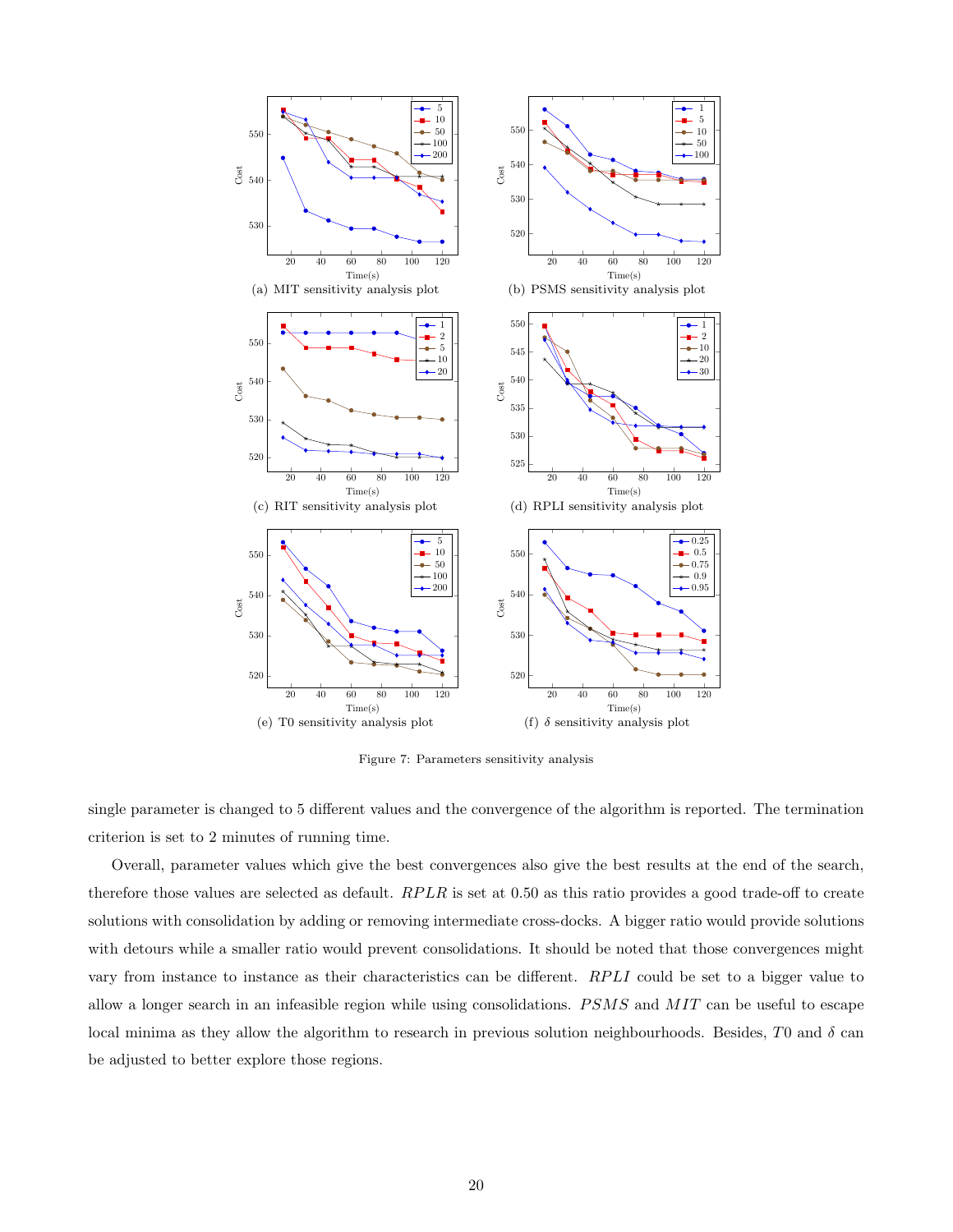## <span id="page-22-4"></span>6. Conclusion

Cross-docking is known to be one of the most effective strategies in logistics systems to improve the flow of products in supply chains. Therefore, in this paper, a Rich VRP with pickup and delivery and multiple cross-docks is considered. This problem tackles several attributes of the problem to cope with realistic constraints - capacitated, heterogeneous, mixed pickup and delivery, multiple depots, open route, different start/end depots, time windows and site-dependent. A MILP model is designed and solved by CPLEX. Given the high complexity of the considered problem, especially in large scale, a meta-heuristic is also developed. Experiments are conducted using a wide range of generated data-sets that reflect different real-life constraints. Those constraints can force requests to be consolidated in cross-docks during deliveries. It is shown that CPLEX cannot find good solutions in a reasonable amount of time for the biggest instances. However, the proposed algorithm not only outperforms CPLEX in all the benchmark instances but is also able to scale up. Moreover, the proposed algorithm can also match some of the best-known results by state-of-the-art methods on the benchmark of Li&Lim on large instances.

The main contribution is twofold. Firstly, this paper presents a new rich VRP that has not been addressed before. An MILP model is proposed to tackle this problem. Secondly, a multi-threaded simulated annealing algorithm with memory including new operators is introduced to handle real-world size instances.

There are a few directions for further research. Since the problem is new, some standard benchmarks could be created for future comparison purposes. Also, the proposed algorithm could be integrated into a unified solution framework for multi-attribute. Finally, one could extend the problem at hand by considering other constraints such as working hours, rest times for drivers or even multi-objective and dynamism.

## Acknowledgment

This work was supported by an LJMU PhD Scholarship, a NRCP grant no. NRCP1617-6-125 delivered by the Royal Academy of Engineering, and an RSSB project no COF-INP-05

## References

- <span id="page-22-0"></span>[1] G. B. Dantzig, J. H. Ramser, [The truck dispatching problem,](https://doi.org/10.1287/mnsc.6.1.80) Management Science 6 (1) (1959) 80–91. [arXiv:](http://arxiv.org/abs/https://doi.org/10.1287/mnsc.6.1.80) [https://doi.org/10.1287/mnsc.6.1.80](http://arxiv.org/abs/https://doi.org/10.1287/mnsc.6.1.80), [doi:10.1287/mnsc.6.1.80](https://doi.org/10.1287/mnsc.6.1.80). URL <https://doi.org/10.1287/mnsc.6.1.80>
- <span id="page-22-1"></span>[2] R. Sarraj, E. Ballot, S. Pan, B. Montreuil, [Analogies between internet network and logistics service networks:](http://dx.doi.org/10.1007/s10845-012-0697-7) [challenges involved in the interconnection,](http://dx.doi.org/10.1007/s10845-012-0697-7) Journal of Intelligent Manufacturing 25 (6) (2012) 1207–1219. [doi:](https://doi.org/10.1007/s10845-012-0697-7) [10.1007/s10845-012-0697-7](https://doi.org/10.1007/s10845-012-0697-7). URL <http://dx.doi.org/10.1007/s10845-012-0697-7>

<span id="page-22-2"></span>[3] B. Montreuil, Physical internet manifesto, in: Transforming the way physical objects are moved, stored, real-

ized, supplied and used, aiming towards greater efficiency and sustainability, 2012.

<span id="page-22-3"></span>[4] R. D. Meller, B. Montreuil, C. Thivierge, Z. Montreuil, Functional design of physical internet facilities: A road-based transit center, Tech. rep., Progress in Material Handling Research 2012 (2012).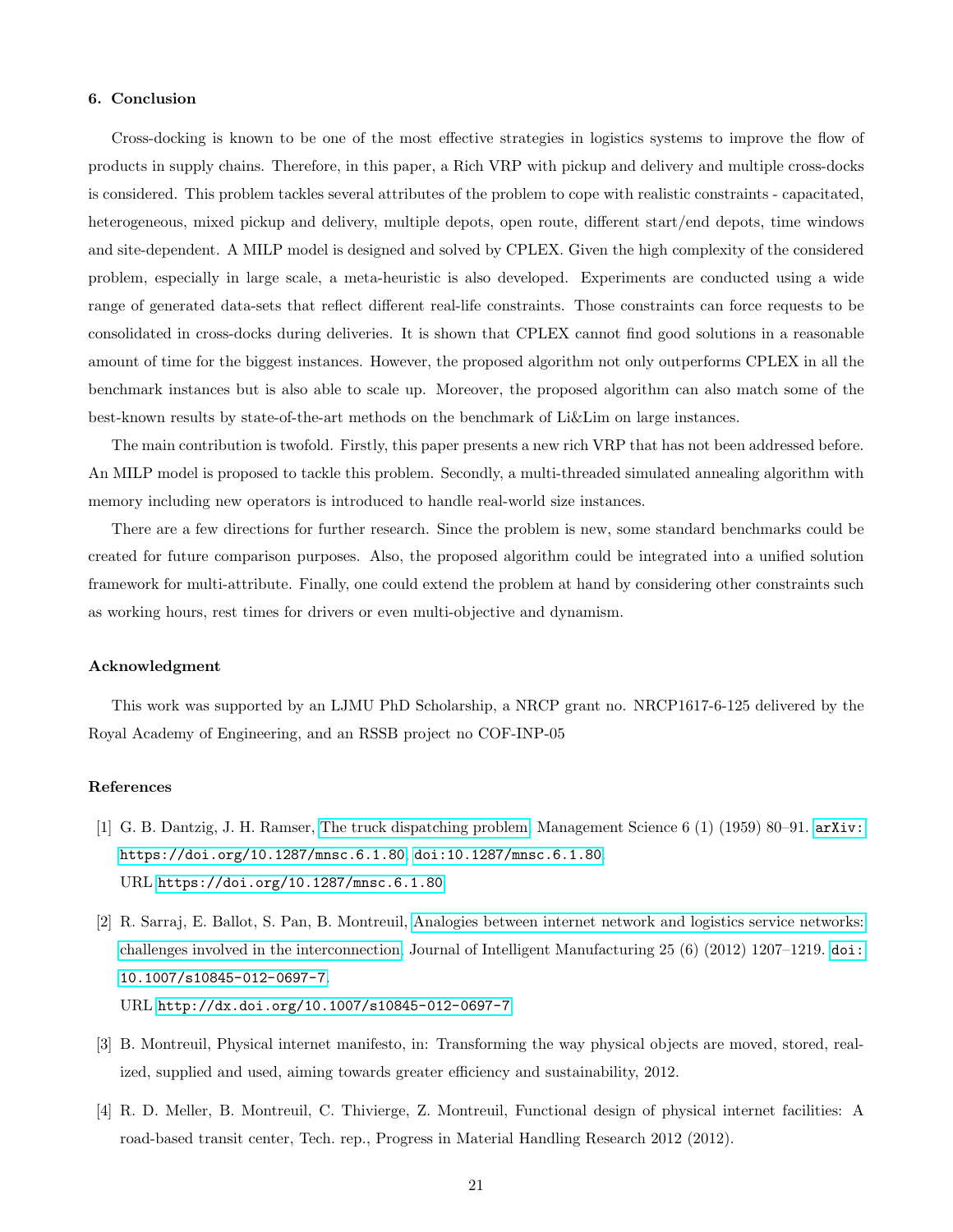- <span id="page-23-0"></span>[5] B. Montreuil, Towards a physical internet: Meeting the global logistics sustainability grand challenge, in: Logistics Res., vol. 3, nos. 2-3, pp. 71-87, 2011, 2011.
- <span id="page-23-1"></span>[6] T. G. Crainic, B. Montreuil, [Physical internet enabled hyperconnected city logistics,](http://dx.doi.org/10.1016/j.trpro.2016.02.074) Transportation Research Procedia 12 (2016) 383–398. [doi:10.1016/j.trpro.2016.02.074](https://doi.org/10.1016/j.trpro.2016.02.074). URL <http://dx.doi.org/10.1016/j.trpro.2016.02.074>
- <span id="page-23-2"></span>[7] T. Vidal, T. G. Crainic, M. Gendreau, C. Prins, [A unified solution framework for multi-attribute vehicle routing](http://dx.doi.org/10.1016/j.ejor.2013.09.045) [problems,](http://dx.doi.org/10.1016/j.ejor.2013.09.045) European Journal of Operational Research 234 (3) (2014) 658–673. [doi:10.1016/j.ejor.2013.](https://doi.org/10.1016/j.ejor.2013.09.045) [09.045](https://doi.org/10.1016/j.ejor.2013.09.045). URL <http://dx.doi.org/10.1016/j.ejor.2013.09.045>
- <span id="page-23-3"></span>[8] H. Li, A. Lim, A metaheuristic for the pickup and delivery problem with time windows, in: Proceedings 13th IEEE International Conference on Tools with Artificial Intelligence. ICTAI 2001, 2001, pp. 160–167. [doi:10.1109/ICTAI.2001.974461](https://doi.org/10.1109/ICTAI.2001.974461).
- <span id="page-23-4"></span>[9] SINTEF, Li&lim benchmark, <https://www.sintef.no/projectweb/top/pdptw/li-lim-benchmark/>, accessed: 2018-09-10.
- <span id="page-23-5"></span>[10] P. Ballesteros Silva, A. Escobar Zuluaga, Review of state of the art vehicle routing problem with pickup and delivery (vrppd) 34 (2016) 463–482.
- <span id="page-23-6"></span>[11] J. Caceres-Cruz, P. Arias, D. Guimarans, D. Riera, A. A. Juan, [Rich vehicle routing problem: Survey,](http://doi.acm.org/10.1145/2666003) ACM Comput. Surv. 47 (2) (2014) 32:1–32:28. [doi:10.1145/2666003](https://doi.org/10.1145/2666003). URL <http://doi.acm.org/10.1145/2666003>
- <span id="page-23-7"></span>[12] R. Lahyani, M. Khemakhem, F. Semet, Rich vehicle routing problems: From a taxonomy to a definition, European Journal of Operational Research 241 (1) (2015) 1–14. [doi:10.1016/j.ejor.2014.07.048](https://doi.org/10.1016/j.ejor.2014.07.048).
- <span id="page-23-8"></span>[13] D. Pisinger, S. Ropke, [A general heuristic for vehicle routing problems,](http://www.sciencedirect.com/science/article/pii/S0305054805003023) Computers & Operations Research 34 (8) (2007) 2403 – 2435. [doi:https://doi.org/10.1016/j.cor.2005.09.012](https://doi.org/https://doi.org/10.1016/j.cor.2005.09.012). URL <http://www.sciencedirect.com/science/article/pii/S0305054805003023>
- <span id="page-23-9"></span>[14] C. Wang, D. Mu, F. Zhao, J. W. Sutherland, [A parallel simulated annealing method for the vehicle routing](http://www.sciencedirect.com/science/article/pii/S0360835215000625) [problem with simultaneous pickup–delivery and time windows,](http://www.sciencedirect.com/science/article/pii/S0360835215000625) Computers & Industrial Engineering 83 (2015) 111 – 122. [doi:https://doi.org/10.1016/j.cie.2015.02.005](https://doi.org/https://doi.org/10.1016/j.cie.2015.02.005). URL <http://www.sciencedirect.com/science/article/pii/S0360835215000625>
- <span id="page-23-10"></span>[15] E. Zachariadis, C. D. Tarantilis, C. Kiranoudis, An adaptive memory methodology for the vehicle routing problem with simultaneous pick-ups and deliveries, European Journal of Operational Research 202 (2010) 401–411.
- <span id="page-23-11"></span>[16] N. A. Wassan, G. Nagy, Vehicle routing problem with deliveries and pickups: modelling issues and metaheuristics solution approaches, International Journal of Transportation 2 (1) (2014) 95–110.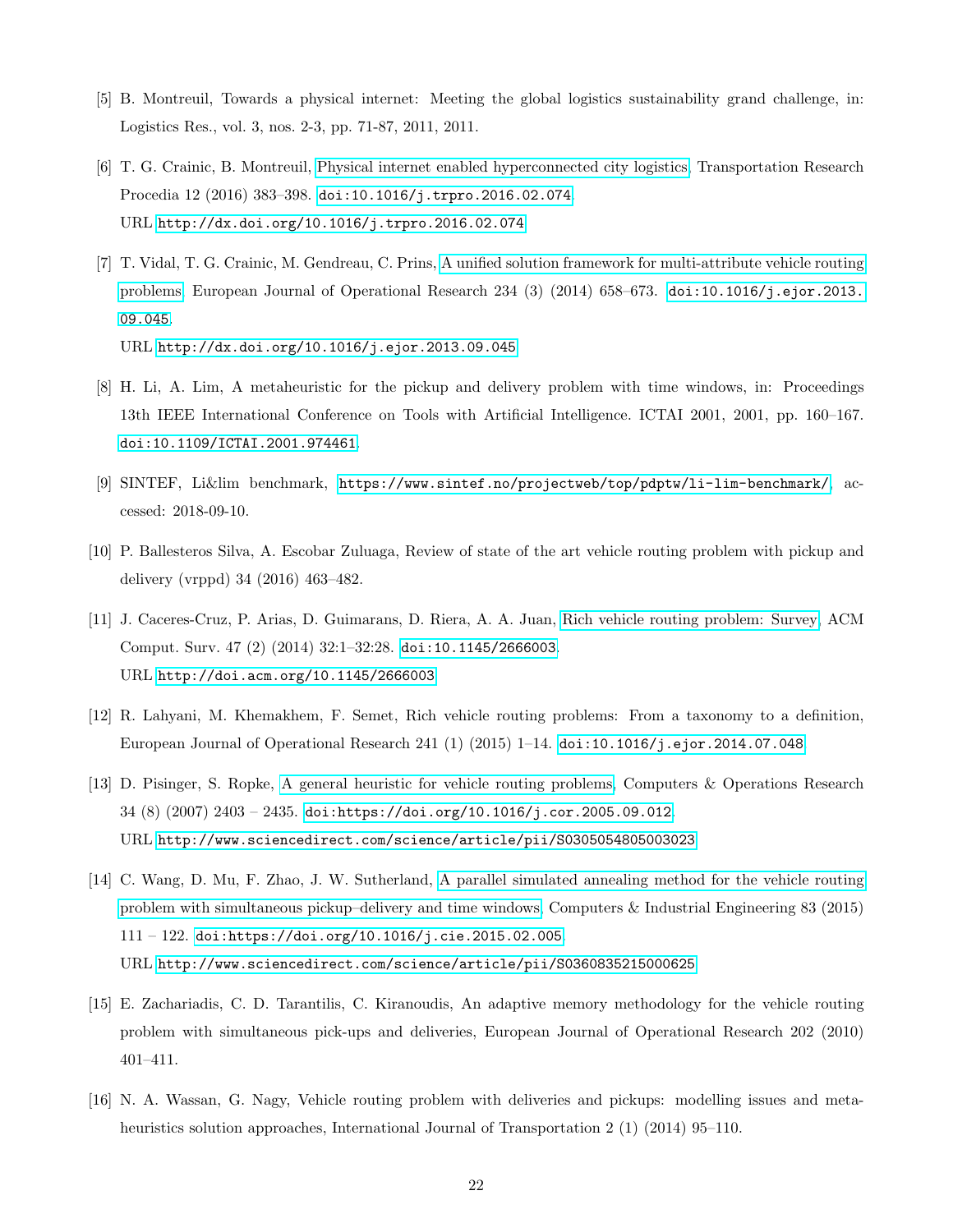- <span id="page-24-0"></span>[17] M. M. Solomon, [Algorithms for the vehicle routing and scheduling problems with time window constraints,](http://www.jstor.org/stable/170697) in: Operations Research, no. 254-265, 1985. URL <http://www.jstor.org/stable/170697>
- <span id="page-24-1"></span>[18] J.-F. Cordeau, Q. Groupe d'études et de recherche en analyse des décisions (Montréal, The VRP with time windows, Groupe d'études et de recherche en analyse des décisions Montréal, 2000.
- <span id="page-24-2"></span>[19] P. Pellegrini, D. Favaretto, E. Moretti, Multiple Ant Colony Optimization for a Rich Vehicle Routing Problem: A Case Study, Springer Berlin Heidelberg, 2007, pp. 627–634.
- <span id="page-24-3"></span>[20] M. Desrochers, J. K. Lenstra, M. W. P. Savelsbergh, [A classification scheme for vehicle routing and scheduling](http://EconPapers.repec.org/RePEc:eee:ejores:v:46:y:1990:i:3:p:322-332) [problems,](http://EconPapers.repec.org/RePEc:eee:ejores:v:46:y:1990:i:3:p:322-332) European Journal of Operational Research 46 (3) (1990) 322–332. URL <http://EconPapers.repec.org/RePEc:eee:ejores:v:46:y:1990:i:3:p:322-332>
- <span id="page-24-4"></span>[21] J. R. Montoya-Torres, J. L. Franco, S. N. Isaza, H. F. Jiménez, N. Herazo-Padilla, A literature review on the vehicle routing problem with multiple depots, Computers & Industrial Engineering 79 (2015) 115–129. [doi:10.1016/j.cie.2014.10.029](https://doi.org/10.1016/j.cie.2014.10.029).
- <span id="page-24-5"></span>[22] G. Nagy, S. Salhi, Heuristic algorithms for single and multiple depot vehicle routing problems with pickups and deliveries, European Journal of Operational Research 162 (1) (2005) 126–141. [doi:10.1016/j.ejor.2002.](https://doi.org/10.1016/j.ejor.2002.11.003) [11.003](https://doi.org/10.1016/j.ejor.2002.11.003).
- <span id="page-24-6"></span>[23] A. I. Nikolopoulou, P. P. Repoussis, C. D. Tarantilis, E. E. Zachariadis, Moving products between location pairs: Cross-docking versus direct-shipping, European Journal of Operational Research 256 (3) (2017) 803–819. [doi:10.1016/j.ejor.2016.06.053](https://doi.org/10.1016/j.ejor.2016.06.053).
- <span id="page-24-7"></span>[24] F. Enderer, C. Contardo, I. Contreras, [Integrating dock-door assignment and vehicle routing with cross-docking,](http://www.sciencedirect.com/science/article/pii/S0305054817301569) Computers & Operations Research 88 (Supplement C) (2017)  $30 - 43$ . [doi:https://doi.org/10.1016/j.](https://doi.org/https://doi.org/10.1016/j.cor.2017.06.018) [cor.2017.06.018](https://doi.org/https://doi.org/10.1016/j.cor.2017.06.018). URL <http://www.sciencedirect.com/science/article/pii/S0305054817301569>
- <span id="page-24-8"></span>[25] R. Dondo, J. Cerdá, A monolithic approach to vehicle routing and operations scheduling of a cross-dock system with multiple dock doors, Computers & Chemical Engineering 63 (2014) 184–205. [doi:10.1016/j.](https://doi.org/10.1016/j.compchemeng.2013.12.012) [compchemeng.2013.12.012](https://doi.org/10.1016/j.compchemeng.2013.12.012).
- <span id="page-24-9"></span>[26] K. F. Zhaowei Miao, F. Yang, A hybrid genetic algorithm for the multiple crossdocks problem, Mathematical Problems in Engineering (2012).
- <span id="page-24-10"></span>[27] Y. Maknoon, G. Laporte, Vehicle routing with cross-dock selection, Computers & Operations Research (77)  $(2017)$  254-266. [doi:doi:10.1016/j.cor.2016.08.007](https://doi.org/doi:10.1016/j.cor.2016.08.007).
- <span id="page-24-11"></span>[28] M. Alinaghian, M. R. Kalantari, A. Bozorgi-Amiri, N. G. Raad, A novel mathematical model for cross dock open-close vehicle routing problem with splitting, International Journal of Mathematical Sciences and Computing 2 (3) (2016) 21–31. [doi:10.5815/ijmsc.2016.03.02](https://doi.org/10.5815/ijmsc.2016.03.02).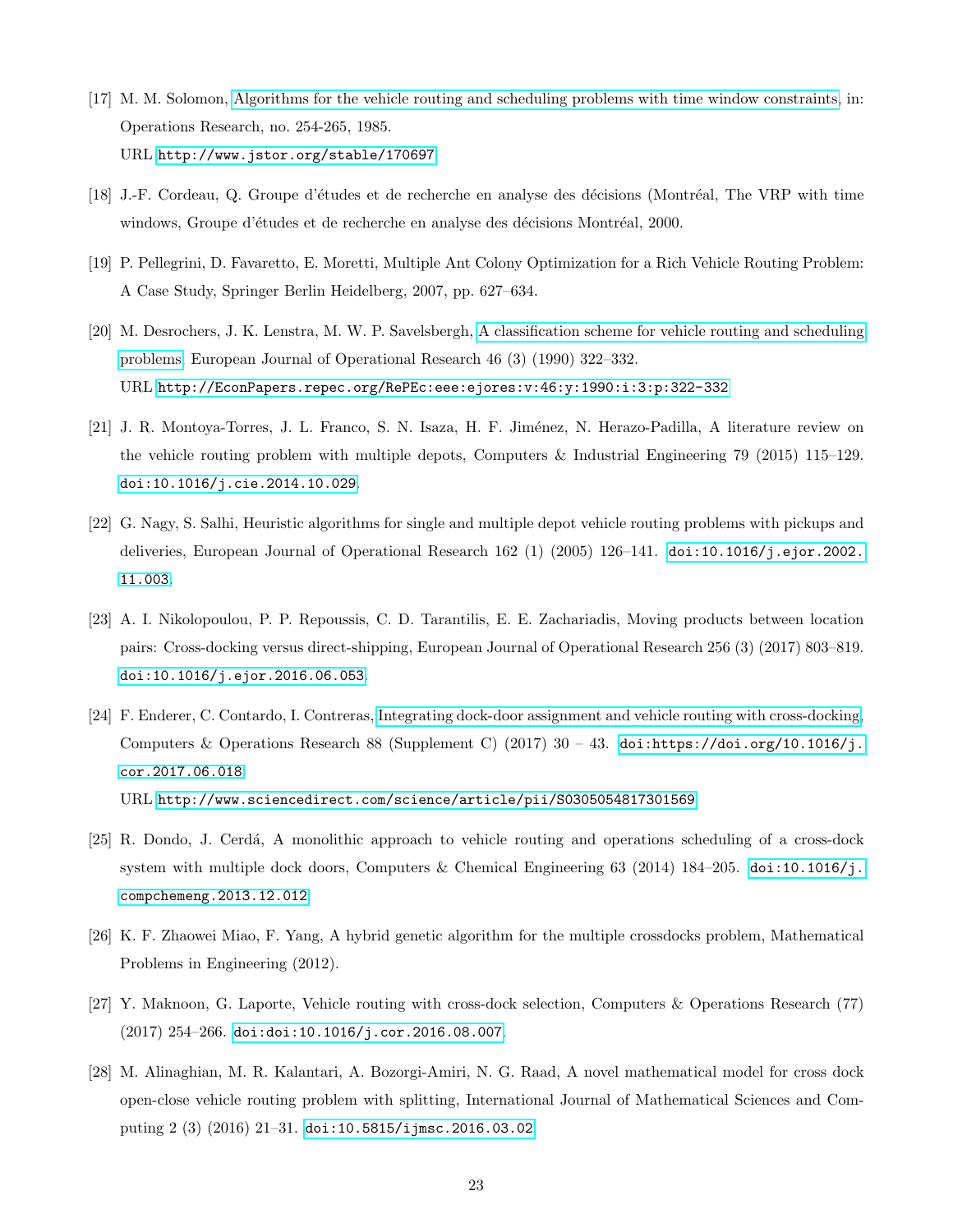<span id="page-25-0"></span>[29] R. Russell, W.-C. Chiang, D. Zepeda, [Integrating multi-product production and distribution in newspaper](http://www.sciencedirect.com/science/article/pii/S0305054806002140) [logistics,](http://www.sciencedirect.com/science/article/pii/S0305054806002140) Computers & Operations Research 35 (5) (2008) 1576 – 1588, part Special Issue: Algorithms and Computational Methods in Feasibility and Infeasibility. [doi:http://dx.doi.org/10.1016/j.cor.2006.09.](https://doi.org/http://dx.doi.org/10.1016/j.cor.2006.09.002) [002](https://doi.org/http://dx.doi.org/10.1016/j.cor.2006.09.002).

URL <http://www.sciencedirect.com/science/article/pii/S0305054806002140>

- <span id="page-25-1"></span>[30] V. F. Yu, P. Jewpanya, A. P. Redi, Open vehicle routing problem with cross-docking, Computers & Industrial Engineering 94 (2016) 6–17. [doi:10.1016/j.cie.2016.01.018](https://doi.org/10.1016/j.cie.2016.01.018).
- <span id="page-25-2"></span>[31] R. Atefi, M. Salari, L. C. Coelho, J. Renaud, [The open vehicle routing problem with decoupling points,](http://www.sciencedirect.com/science/article/pii/S0377221717306604) European Journal of Operational Research 265 (1) (2018) 316 – 327. [doi:https://doi.org/10.1016/j.](https://doi.org/https://doi.org/10.1016/j.ejor.2017.07.033) [ejor.2017.07.033](https://doi.org/https://doi.org/10.1016/j.ejor.2017.07.033). URL <http://www.sciencedirect.com/science/article/pii/S0377221717306604>
- <span id="page-25-3"></span>[32] M.-C. Chen, Y.-H. Hsiao, H. Reddy, M. K. Tiwari, A particle swarm optimization approach for route planning with cross-docking, in: 7th International Conference on Emerging Trends in Engineering & Technology (ICETET), IEEE, 2015. [doi:10.1109/icetet.2015.12](https://doi.org/10.1109/icetet.2015.12).
- <span id="page-25-4"></span>[33] J. Wang, A. K. R. Jagannathan, X. Zuo, C. C. Murray, Two-layer simulated annealing and tabu search heuristics for a vehicle routing problem with cross docks and split deliveries, Computers & Industrial Engineering 112 (2017) 84–98. [doi:10.1016/j.cie.2017.07.031](https://doi.org/10.1016/j.cie.2017.07.031).
- <span id="page-25-5"></span>[34] A. Ahkamiraad, Y. Wang, [Capacitated and multiple cross-docked vehicle routing problem with pickup, delivery,](http://www.sciencedirect.com/science/article/pii/S0360835218300925) [and time windows,](http://www.sciencedirect.com/science/article/pii/S0360835218300925) Computers & Industrial Engineering 119 (2018) 76 – 84. [doi:https://doi.org/10.1016/](https://doi.org/https://doi.org/10.1016/j.cie.2018.03.007) [j.cie.2018.03.007](https://doi.org/https://doi.org/10.1016/j.cie.2018.03.007).

URL <http://www.sciencedirect.com/science/article/pii/S0360835218300925>

- <span id="page-25-6"></span>[35] R. Sarraj, E. Ballot, S. Pan, D. Hakimi, B. Montreuil, [Interconnected logistic networks and protocols:](http://dx.doi.org/10.1080/00207543.2013.865853) [simulation-based efficiency assessment,](http://dx.doi.org/10.1080/00207543.2013.865853) International Journal of Production Research 52 (11) (2013) 3185– 3208. [doi:10.1080/00207543.2013.865853](https://doi.org/10.1080/00207543.2013.865853). URL <http://dx.doi.org/10.1080/00207543.2013.865853>
- <span id="page-25-7"></span>[36] V. F. Yu, P. Jewpanya, V. Kachitvichyanukul, Particle swarm optimization for the multi-period cross-docking distribution problem with time windows, International Journal of Production Research 54 (2) (2015) 509–525. [doi:10.1080/00207543.2015.1037933](https://doi.org/10.1080/00207543.2015.1037933).
- <span id="page-25-8"></span>[37] M.-C. Chen, Y.-H. Hsiao, R. H. Reddy, M. K. Tiwari, The self-learning particle swarm optimization approach for routing pickup and delivery of multiple products with material handling in multiple cross-docks, Transportation Research Part E: Logistics and Transportation Review 91 (2016) 208–226. [doi:10.1016/j.tre.](https://doi.org/10.1016/j.tre.2016.04.003) [2016.04.003](https://doi.org/10.1016/j.tre.2016.04.003).
- <span id="page-25-9"></span>[38] F. Ahmadizar, M. Zeynivand, J. Arkat, Two-level vehicle routing with cross-docking in a three-echelon supply chain: A genetic algorithm approach, Applied Mathematical Modelling 39 (22) (2015) 7065–7081. [doi:10.](https://doi.org/10.1016/j.apm.2015.03.005) [1016/j.apm.2015.03.005](https://doi.org/10.1016/j.apm.2015.03.005).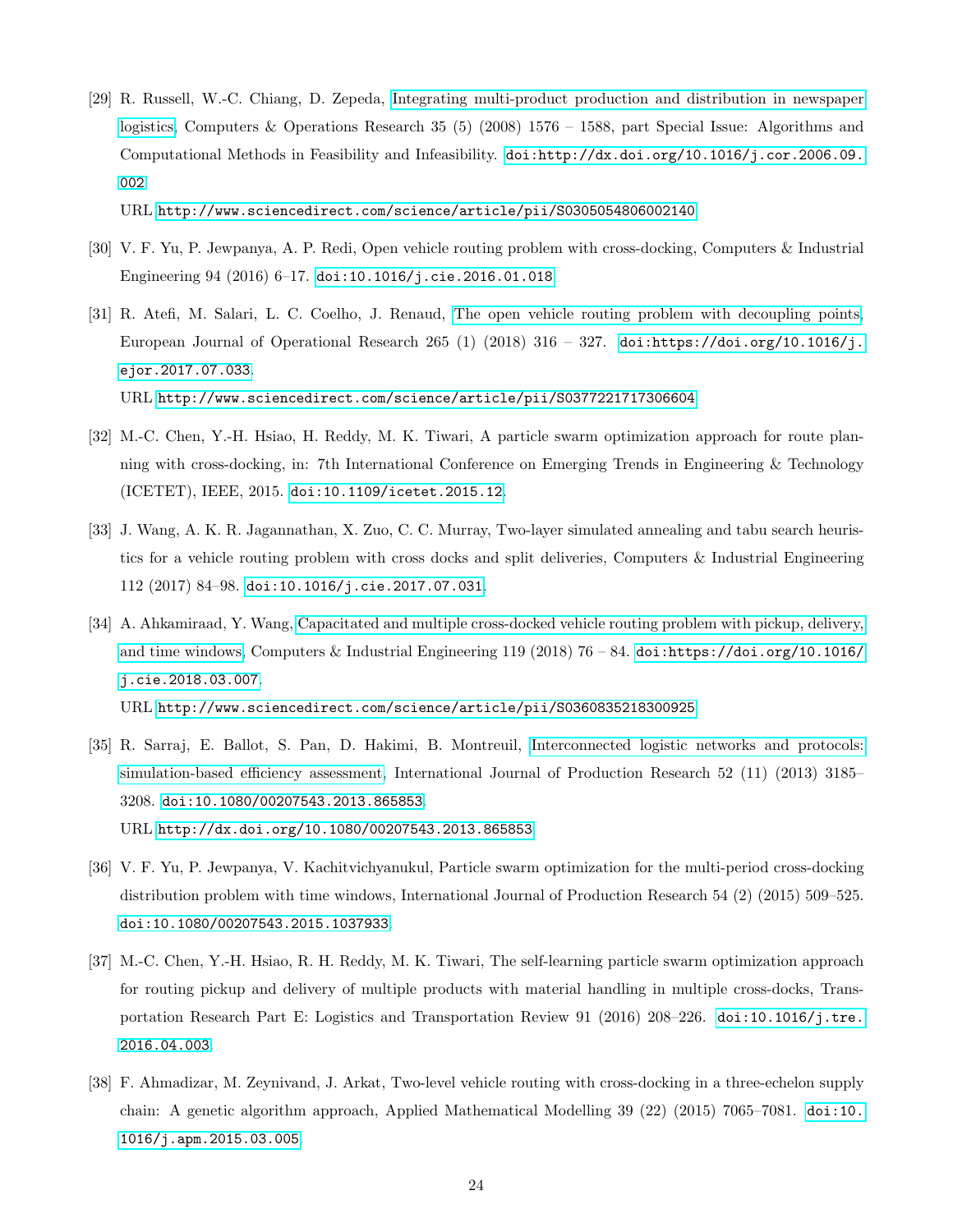- <span id="page-26-0"></span>[39] V. B. Kreng, F.-T. Chen, The benefits of a cross-docking delivery strategy: a supply chain collaboration approach, Production Planning and Control 19 (3) (2008) 229–241.
- <span id="page-26-1"></span>[40] E. Ballot, O. Gobet, B. Montreuil, Physical internet enabled open hub network design for distributed networked operations, in: Service orientation in holonic and multi-agent manufacturing control, Springer, 2012, pp. 279– 292.

## Appendix A. Algorithm functions and operators

Algorithm 5: Neighbour Search function

<span id="page-26-2"></span>1 //Input: a solution  $S$ ; 2 //**Output:** the best solution  $S_b$  found;  $s \ S_b \leftarrow S;$ 4 while true do 5  $\mid S' \leftarrow \texttt{PD\_operate}(S_b) // apply a random operator from op\_list;$  $\begin{array}{|c|c|c|}\ \textbf{\textit{6}} & \textbf{\textit{if }} \textit{cost}(S^{\prime}) < \textit{cost}(S_b) \textbf{\textit{then}}\ \end{array}$  $7 \quad | \quad | \quad S_b \leftarrow S';$ 8 else 9 break; 10 return  $S_b$ ;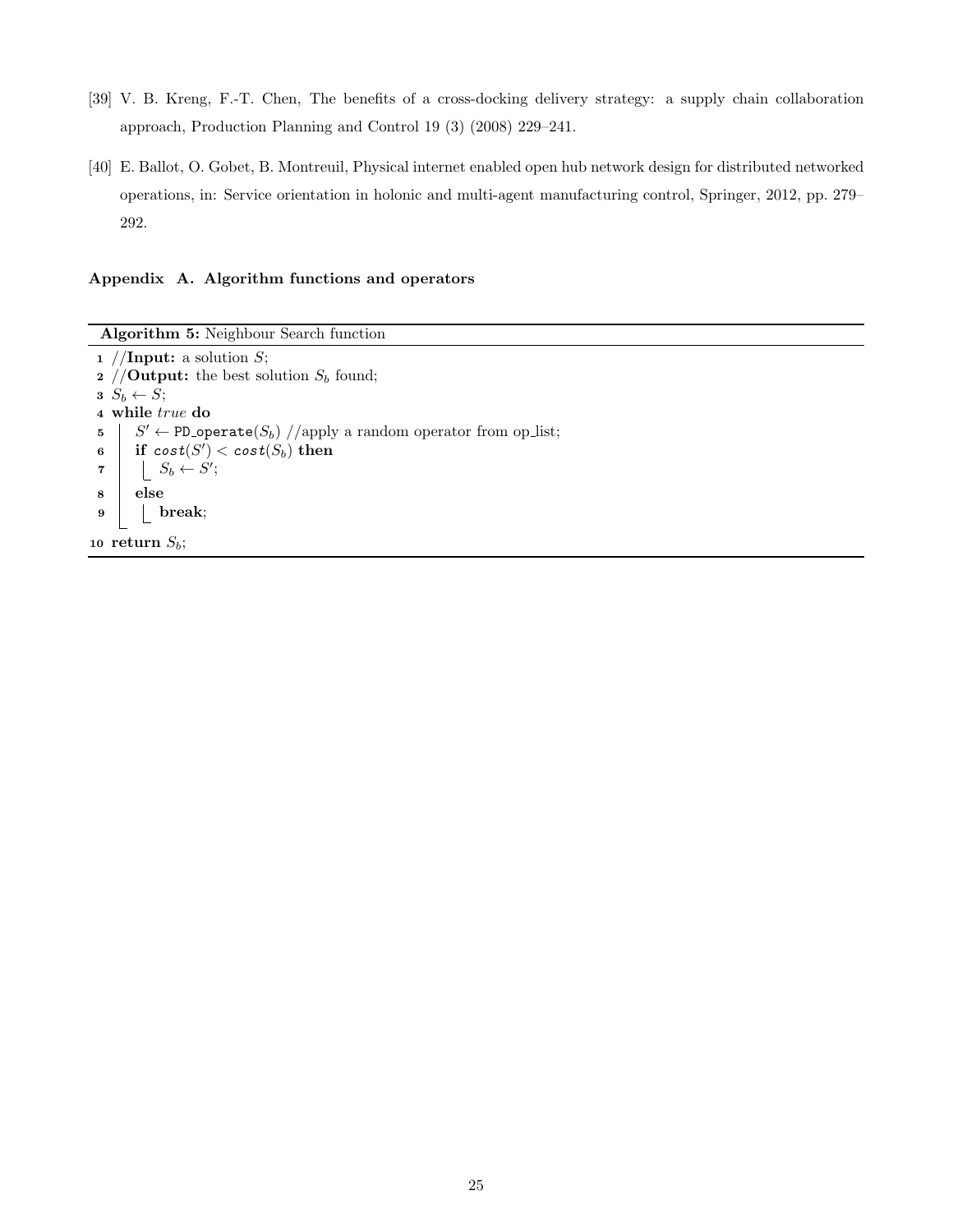Algorithm 6: Random Solution function

1 //Input: a solution  $S$ ; 2 //**Output:** a solution  $S'$  found;  $\mathbf{3}$  it  $\leftarrow 0$ ;  $4 S' \leftarrow \varnothing;$ 5 while  $S' = \emptyset$  and  $it < RIT$  do  $6 \mid S' \leftarrow \texttt{PD\_operate}(S);$  $\tau \mid it \leftarrow it + 1;$ 8 if  $S' = \varnothing$  then  $9 \mid S' \leftarrow \texttt{random\_previous\_solution}();$ 10 return  $S'$ ;

<span id="page-27-1"></span>Algorithm 7: Simulated Annealing function 1 //Input: a solution  $S$ ; 2 //**Output:** a solution  $S'$  found;  $\mathbf{s} \; f \leftarrow false;$ 4  $t \leftarrow T0$ ; 5 while  $f = false$  do  $\mathfrak{g} \ \ | \ \ S' \leftarrow \mathtt{random\_solution}(S);$  $\begin{array}{ccc} \texttt{7} & \Delta \leftarrow \texttt{cost}(S') - \texttt{cost}(S); \end{array}$ 8 | if ∆  $≤ 0$  then  $9 \mid p \leftarrow 1;$  $10$  else 11  $\vert \quad \vert \quad p \leftarrow e^{-\Delta/T}$ ; 12  $t \leftarrow \delta * T;$ 13 if random\_double()  $\leq p$  then 14 |  $f \leftarrow true;$ 15 else if  $t < 0.01$  then 16  $\vert$  f  $\leftarrow true$ ;  $17$  $S' \leftarrow S;$ 18 return  $S'$ ;

<span id="page-27-2"></span><span id="page-27-0"></span>Algorithm 8: PD Interchange operator 1 //Input: a current solution  $S_c$ , a set K of vehicles; 2 //**Output:** a solution S found; 3 valid  $\leftarrow false;$ 4 while *valid* =  $false$  do  $5 \mid S \leftarrow S_c;$ 6  $k \leftarrow \text{random}(K);$ 7 |  $node \leftarrow \texttt{remove}(S^k) //$ remove a random node;  $s$  if insert(node,  $S^k$ ) then 9  $\vert$   $valid \leftarrow$  is\_valid(S); 10 return  $S$ ;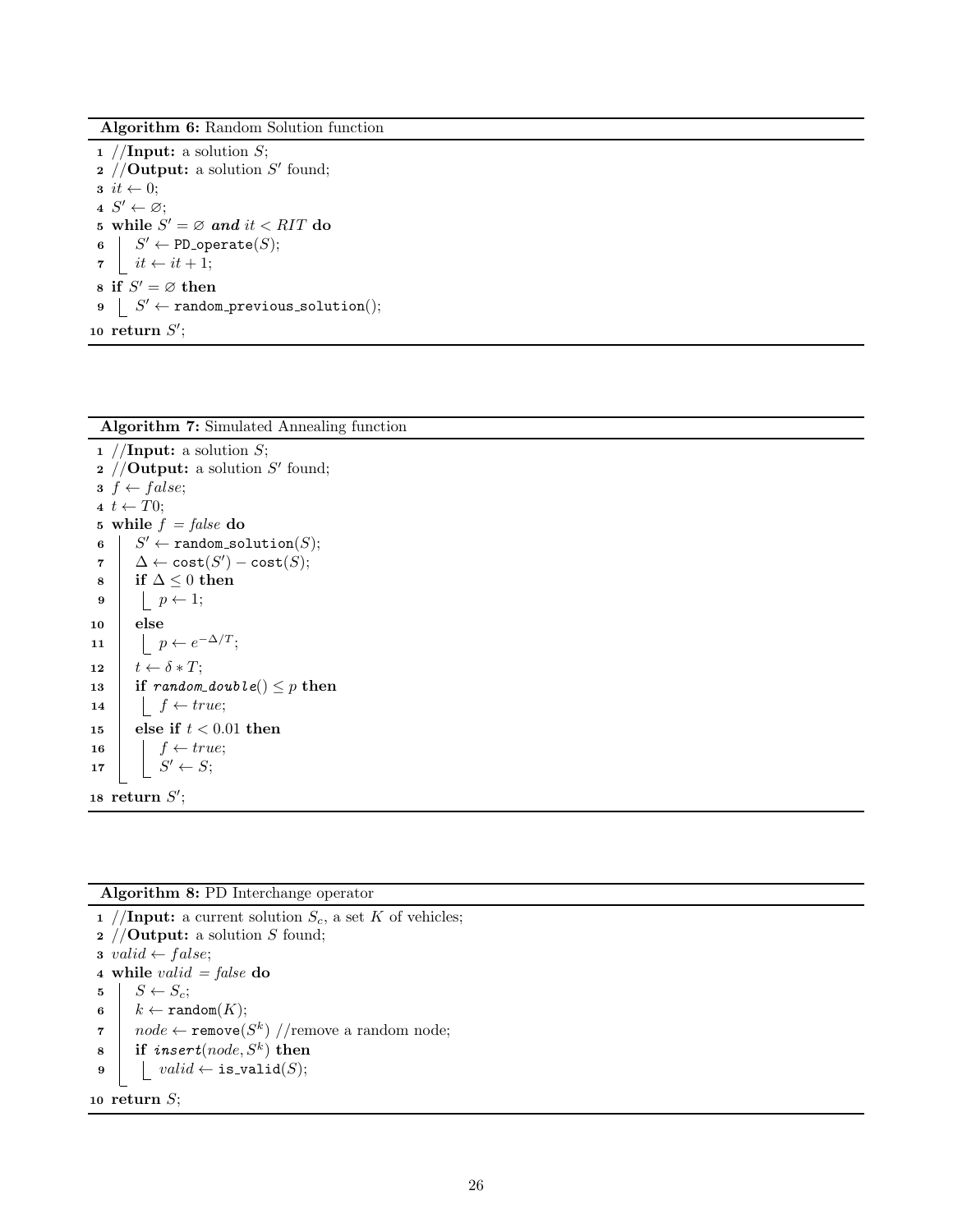Algorithm 9: PD Move operator

1 /**Input:** a current solution  $S_c$ , a set K of vehicles, a set R of requests; 2 //**Output:** a solution S found; 3 valid  $\leftarrow false;$ 4  $\texttt{shuffle}(K);$ 5  $r \leftarrow \texttt{random}(R);$ 6  $v \leftarrow \varnothing$ ; 7 changed  $\leftarrow 0$ ; 8 while *valid* =  $false$  do  $9 \mid S \leftarrow S_c;$ 10 for each  $k$  in  $K$  do  $\begin{array}{c|c} \hline \end{array}$  in  $S^k$  do  $\begin{array}{c} \hline \end{array}$  for each node in  $S^k$  do  $12$  //cross-docks can contain several r; 13 if  $\text{contain}(node, r)$  then 14 | | | if  $v = \emptyset$  then 15  $\vert \vert \vert \vert \vert \vert \vert v \leftarrow \text{random}(K/k) / \text{new}$  vehicle route v must be different from k; 16 | | | remove $(node, r, S^k);$ 17 | | | if not insert $(node, r, S^v)$  then  $18$  | | | break 2 loops; 19 | | changed  $\leftarrow$  changed + 1; 20 if  $changed = 2$  then 21 | |  $valid \leftarrow$  is\_valid(S);  $22 \mid \cdot \cdot \cdot \cdot \cdot \cdot$  break 2 loops; 23 return  $S$ ;

<span id="page-28-1"></span>Algorithm 10: PD Swap operator

<span id="page-28-0"></span>1 //Input: a solution S, a set K of vehicles, a set R of requests; 2 //**Output:** a solution  $S'$  found; 3 valid  $\leftarrow false;$ 4 while *valid* =  $false$  do  $5 \mid S' \leftarrow \varnothing;$ 6  $v_1 \leftarrow \texttt{random}(K);$  $\tau \mid v_2 \leftarrow \texttt{random}(K/v_1)$  //vehicle  $v_2$  must be different from  $v_1$ ;  $\mathbf{s}$  | for k in K do  $9 \mid \cdot \text{if } k = v_1 \text{ then}$ 10  $\Big|\Big|$   $\Big|$   $S'_k \leftarrow S_{v_2}$  //the depots are those from vehicle  $v_1$ ; 11 | else if  $k = v_2$  then 12  $\Big|\Big|$   $\Big|$   $S'_k \leftarrow S_{v_1}$  //the depots are those from vehicle  $v_2$ ;  $13$  else 14  $\Big| \Big| \Big| S'_k \leftarrow S_k;$ 15  $valid \leftarrow \texttt{is-validation}(S');$ 16 return  $S'$ ;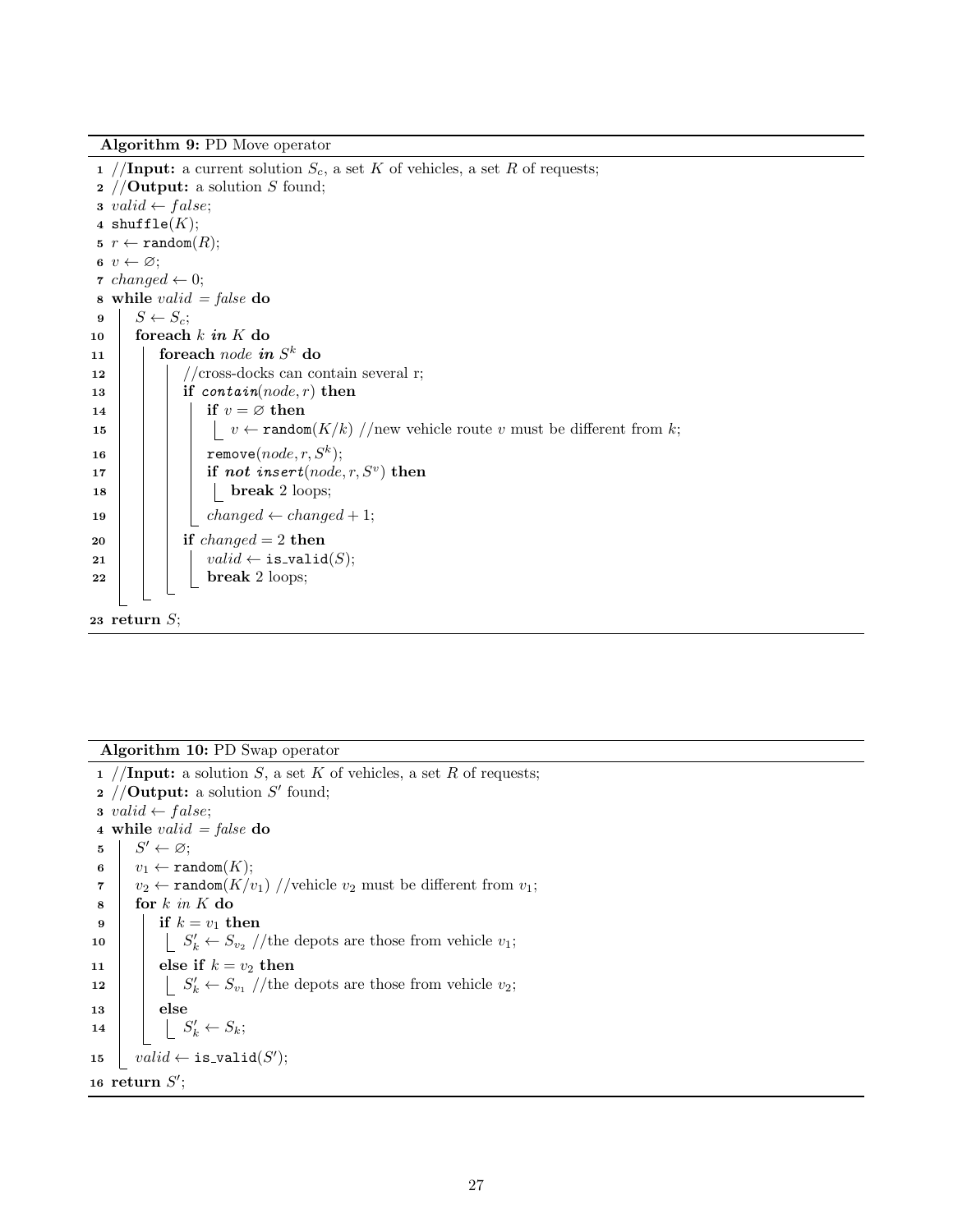Algorithm 11: PD Exchange operator

```
1 //Input: a current solution S_c, a set K of vehicles, a set R of requests;
 2 //Output: a solution S found;
 3 valid \leftarrow false;4 shuffle(K);5 while valid = false do
 6 r_1 \leftarrow \texttt{random}(R);\tau \mid r_2 \leftarrow \texttt{random}(R/r_1);\mathbf{s} \mid node_{1a} \leftarrow \varnothing;\mathbf{9} | node_{1b} \leftarrow \varnothing;10 \vert node_{2a} \leftarrow \varnothing;11 node_{2b} \leftarrow \varnothing;12 S \leftarrow S_c;
13 for k in K do
\begin{array}{c|c} \textbf{14} & \textbf{for} \ node \ \textbf{in} \ S^k \ \textbf{do} \end{array}15 if contain(node, r_1) and (node<sub>1a</sub> = \emptyset or node<sub>1b</sub> = \emptyset) then
16 | | k_1 \leftarrow k;17 if node_{1a} = \emptyset then
18 | | | | node_{1a} \leftarrow node;_{19} else
20 | | | | node_{1b} \leftarrow node;\begin{array}{|c|c|c|}\hline \texttt{21} & & \texttt{\ \end{array}}{\Big|}\quad\quad \texttt{remove}(node, r_1, S^k);22 if contain(node, r_2) and (node<sub>2a</sub> = \varnothing or node<sub>2b</sub> = \varnothing) then
23 | | k_2 \leftarrow k;24 | | | if node_{2a} = \emptyset then
25 | | | | node_{2a} \leftarrow node;26 else
27 \mid \cdot \mid \cdot \mid node_{2b} \leftarrow node;28 | | | | remove(node, r_2, S^k);29 if \mathit{contain}(S^{k_1}, r_2) or \mathit{contain}(S^{k_2}, r_1) then
30 | continue;
\texttt{31} \quad \text{insert}(node_{1a}, r_1, S^{k2});\texttt{as2} \quad \text{insert}(node_{1b}, r_1, S^{k2});33 insert(node_{2a}, r_2, S^{k_1});34 insert(node<sub>2b</sub>, r_2, S^{k_1});
35 valid \leftarrow \texttt{is-validation}(S);36 return S;
```